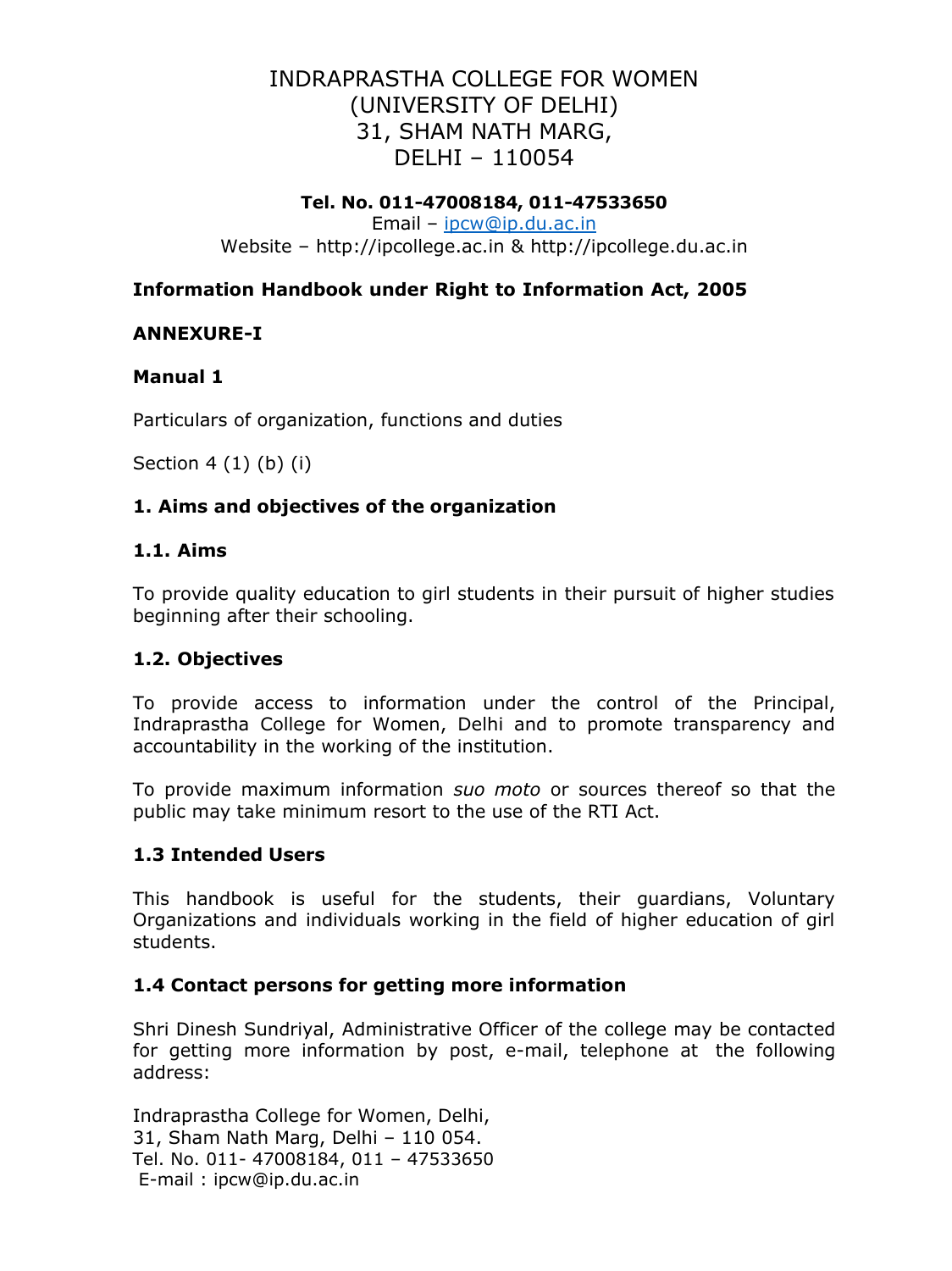# **1.5 Definitions/Abbreviations used**

(a) "RTI Act" means Right to Information Act, 2005.

(b) "PIO" means Public Information Officer designated under Section 5(1) of the RTI Act.

(c) "Appellate Authority" means the authority to whom an appeal can be admitted under Section 7 (8)(iii) of the RTI Act.

## **1.6 Procedure and fee structure for getting information not available in the handbook**

Any person who wishes to seek information under the Right to Information Act, 2005 can file an application in Form-A, attached with this Handbook, to the Public Information Officer, Indraprastha College for Women, Delhi. The Form is available free of cost in the college. It can also be downloaded from the college website.

A nominal application fee of Rs.10/- per application will be charged by way of cash or a Postal Order in favor of "The Principal, Indraprastha College for Women" and payable at Civil Lines, Delhi Post Office, Delhi for supply of information other than the information relating to Tender Documents/Bids/ Quotations/Business Documents in addition to the cost of documents or the photo copies of document/information, if any.

For Tender Documents, an application fee of Rs.500/- per application will be charged. A sum of Rs.2/- per page will be charged for supply of photo copy of document(s) under the control of the Principal.

No fee shall be charged from the persons who are below poverty line on submission of photo copy of the BPL card issued by the competent authority.

The Office will Endeavour to provide the information in the shortest possible time subject to a maximum of 30 days.

In case, any person does not get a response from the PIOs within 30 days of the submission of Form-A or is aggrieved by the response received within the prescribed period, he/she may file an appeal to the following Appellate Authority:

Prof. Babli Moitra Saraf, Principal and Appellate Authority, Indraprastha College for Women, 31, Sham Nath Marg, Delhi – 110 054. Tel. No. 011 – 47008184, 011 - 47533650 Email – [ipcw@ip.du.ac.in](mailto:ipcw@ip.du.ac.in) ; [principal@ip.du.ac.in](mailto:principal@ip.du.ac.in)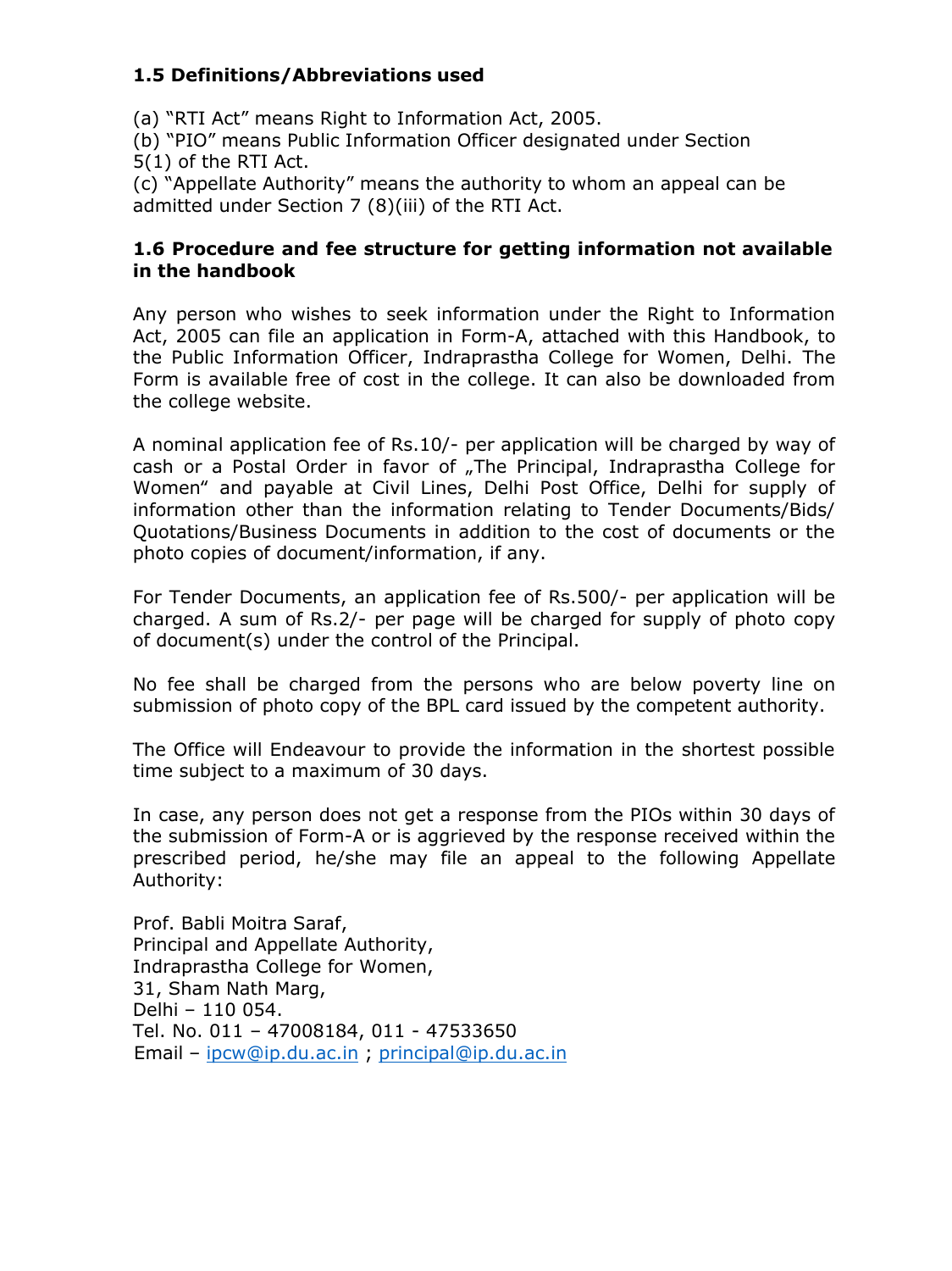# **2. Mission/Vision Statement**

Click here for Vision and Mission [Statement](http://ipcollege.ac.in/Viewtopics.aspx?MenuId=Vision__Mission_379)

# **3. Brief history and background for its establishment**

[Click](http://ipcollege.ac.in/Viewtopics.aspx?MenuId=About_IP_College_626) here

# **4. Organizational Charts**

The Governing body established as per Delhi University rule governs the management of the College and consists 15 members. The organizational Chart of the Management is as under:

Trust Members (10) Teacher Representatives (2) University Representatives (2) Principal-Member Secretary & CEO

**Address of the Members of the [Governing](http://ipcollege.ac.in/Viewtopics.aspx?MenuId=Governing_Body_382) Body**

## **4.1 Powers of the Governing Body**

Subject to the Act, Students and Ordinances and Regulations of the University of Delhi, the Governing Body shall be the Executive authority and shall have general supervision and control of the affairs of the college and shall maintain its own record of its proceedings which shall be open to inspection by the inspection authority of the University. The Governing Body shall hold, control and administer the property and funds of the College as well as other funds placed at the disposal of the College for any specific object. The Governing Body shall appoint a Treasurer from among its own members who shall discharge such duties and exercise such powers as are hereinafter specified. It may also appoint a Finance Committee to advise it on matters relating to the finance. The Governing Body shall, in addition to other duties vested in it, have the following powers:-

(i) To enter into, vary, carry out, confirm and cancel contracts on behalf of the college.

(ii) To consider the Annual Report, the Annual Accounts and the Financial Estimates.

(iii) To lay before the University and/or the University Grants Commission annually a statement of the financial requirements of the College.

(iv) To fix admission, tuition and other fees to be charges from

students reading and/or residing in the College ( subject to any limitations laid down by the University of Delhi ).

(iv) To appoint Principals and other members of teaching and non-teaching staff excluding Class IV employees of the College in accordance with the procedure laid down under Ordinance XVIII. Provided that every teacher shall be appointed under an agreement of service to be executed by the teacher in accordance with Ordinance XII of the University and no action shall be taken which shall be in contravention of any Statute, Ordinance or Regulation or rule made by the University in this behalf.

(v) To grant on the recommendation of the Principal, Study Leave and Leave without pay to the teaching staff of the College subject to the Rules and Regulations of the University and the directions of the University Grants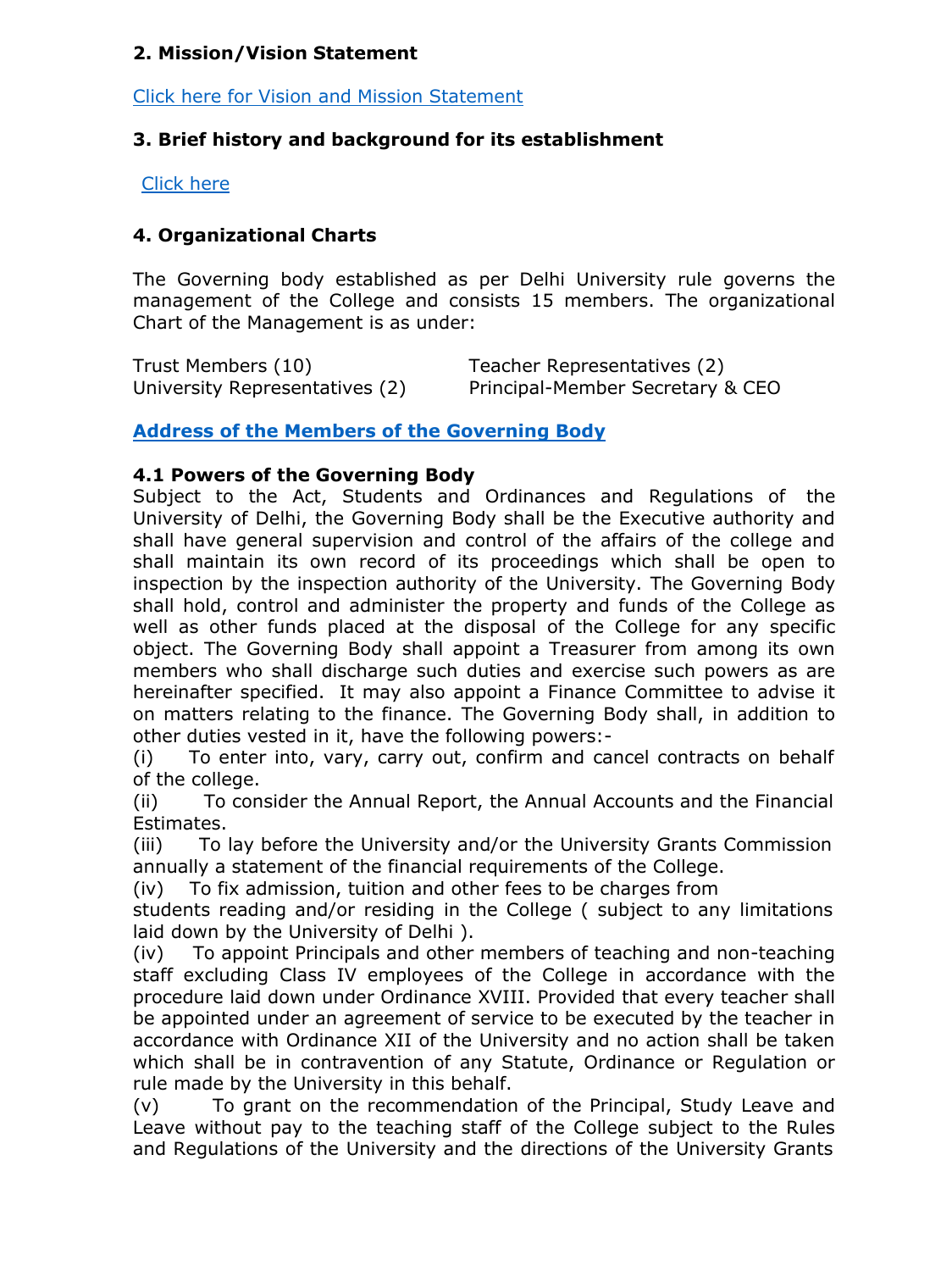Commission from time to time.

(vii) To institute, suspend or abolish such teaching and non-teaching posts, as may be considered necessary.

(viii) To open an account or accounts in the name of the College with such scheduled bank or banks as the Governing Body may think fit and to keep the funds of the College deposited with such banks.

(ix) To take such insurance in respect of property or employee of the College, as the Governing Body may think fit.

(x) To make rules and to alter, amend or repeal the same, provided, all such alterations and amendments and repeals receive the approval of the University of Delhi.

(xi) To delegate, at its discretion, any of its powers as may be necessary from time to time to the Chairman and/or the Principal.

(xii) To exercise such other powers and to do such other acts or things as may be necessary or expedient for the proper performance of its duties.

# **4.2 Powers of the Chairman:**

(i) The Chairman shall preside over the meetings of the Governing Body. In the absence of the Chairman at any particular meeting, the members present shall elect one of their members to be chairman of the meeting.

(ii) In any emergency, in which, in the opinion of the Chairman, immediate action is required, the Chairman shall after considering the opinion of the Principal of the College, take such action subject to these "Rules" as he thinks necessary and shall report the action taken by him to the Governing Body at its next meeting for approval and confirmation.

# **4.3 Powers of the Treasurer:**

(a) The Governing Body shall appoint a Treasurer from among its members in accordance with Ordinance XVIII (4) (1) to supervise the receipts and expenditure of the Governing Body. The Treasurer shall be responsible for the proper maintenance of its accounts.

(b) The Treasurer shall advise the Governing Body in regard to its financial policy.

(c ) The Treasurer shall, subject to the direction and control of the Governing Body, manage the property and investments of the College and shall be responsible for the presentation of the Annual Estimates and the Annual Statements of Accounts.

(d) The Chairman and Treasurer acting jointly shall be authorized to sign all contracts on behalf of the College subject to Clause 6 of the Memorandum of Association.

(e) The Treasurer shall be the custodian of the funds and securities of the College.

(f) Subject to the direction and control of the Governing Body, the Treasurer shall have power to buy, sell, endorse and other-wise, negotiate or transfer all Government or other securities, stocks, shares and other instruments of a similar character on behalf of the College and to realize interest, dividend, bonds or profit due thereon.

(g) All suits and proceedings by or against the College affecting property, investment and other financial matters shall be filed and defended in the name of the Treasurer.

(h) The Treasurer shall exercise such further powers and perform such other duties as may be prescribed by the Governing Body.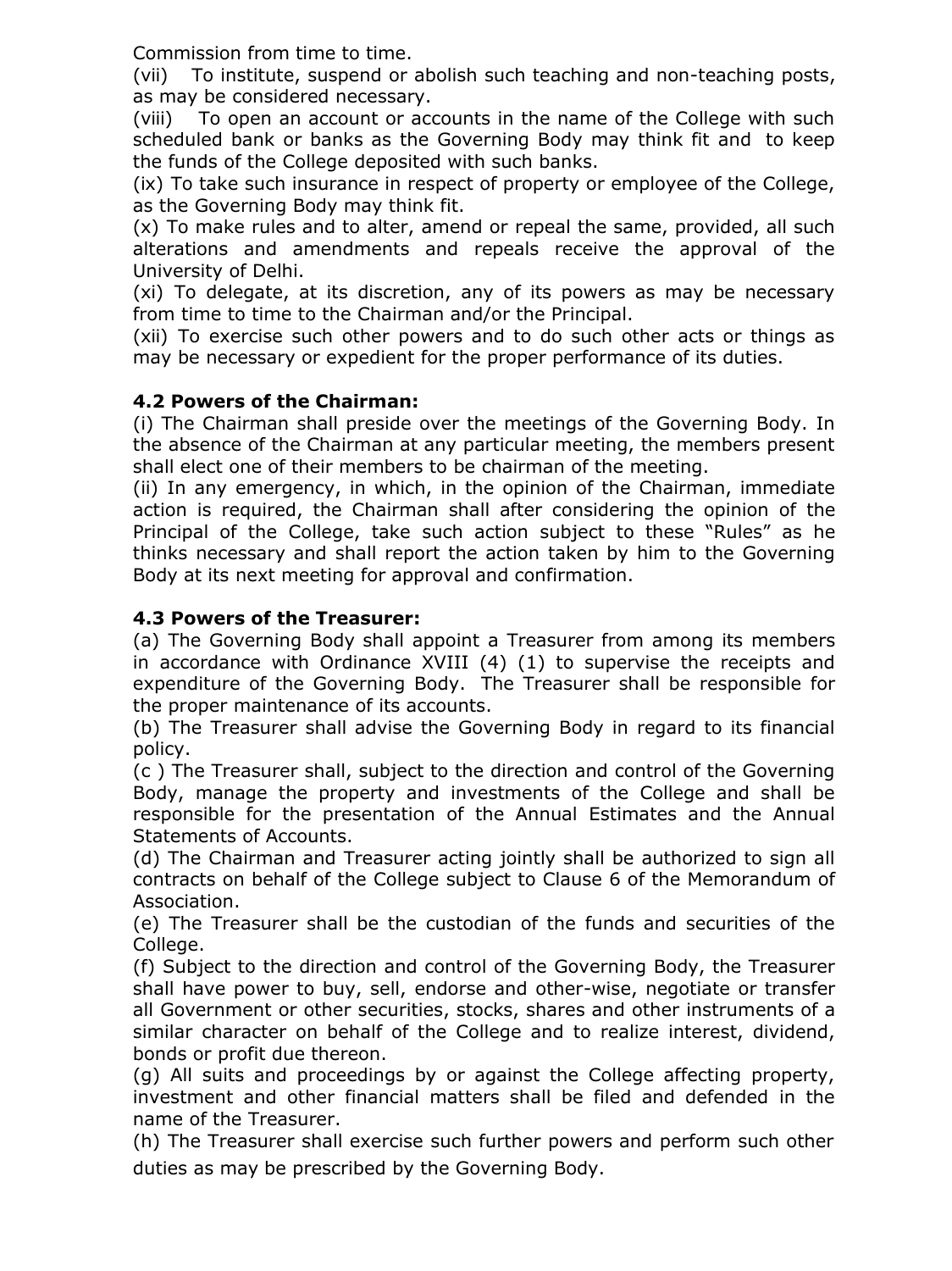# **4.4 Powers/functions of the Principal:**

(a) The Principal being the Head of the College under the Act is the Chief Executive Officer of the College.

(b) The Principal shall realize and receive all grants or other money due to the College from the Central and State Governments, and the University and other persons, bodies and authorities.

(c) The Principal shall not accept the membership of the Governing Body of any other college of the University of Delhi.

(d) The Principal shall, in addition to her duties as Principal is also required to undertake teaching work in the College or the University.

(e) The Principal shall be responsible for the organization of teaching and co-curricular activities of the College.

(f) The Principal shall sanction increments to the non-teaching staff according to the rules except that in cases where the increments are to be stopped or postponed, the same may be done only with the prior approval of the Governing Body.

(g) The Principal shall sanction leave of all types, within the rules prescribed, to all non-teaching staff and officiating arrangements, wherever necessary, will also be made by her in accordance with the Rules.

(h) The Principal shall sanction all types of leave excepting study leave, leave without pay and privilege leave to the teaching staff in accordance with the rules except that in case the grant of leave involves appointment of a substitute, the same will be done by her with the approval of the Chairman.

(i) The Principal may suspend any non-teaching employee after recording in writing the reason for the same and proceed to take disciplinary action, but no final decision regarding punishment etc. will be taken by her without the prior approval of the Governing Body.

(j) Subject to control by the Governing Body the Principal shall in addition to her other powers and functions (i) operate the Students "fund (ii) have powers to appoint Class IV staff, and suspend and dismiss such staff and report the same to the Governing Body.

(k) The Principal will decide the policies regarding Examination (College ), promotion and admission to the College after consultation with the Staff Council as constituted under Ordinance XVIII(6).

(l) The Principal will sanction the remission of tuition fees within the financial limit laid down under the rules on the basis of the recommendations of the committee of teachers constituted for the purpose.

(m) The Principal, in order to keep the members of the Governing Body informed of the progress of expenditure of the college shall submit a half yearly statement of income and expenditure of the College through the Treasurer, to the Governing Body for information according to the Budget heads.

# **5. Allocation of business**

The entire work of imparting higher education to female students is allocated to highly educate teaching faculty who are well supported by non-teaching staff.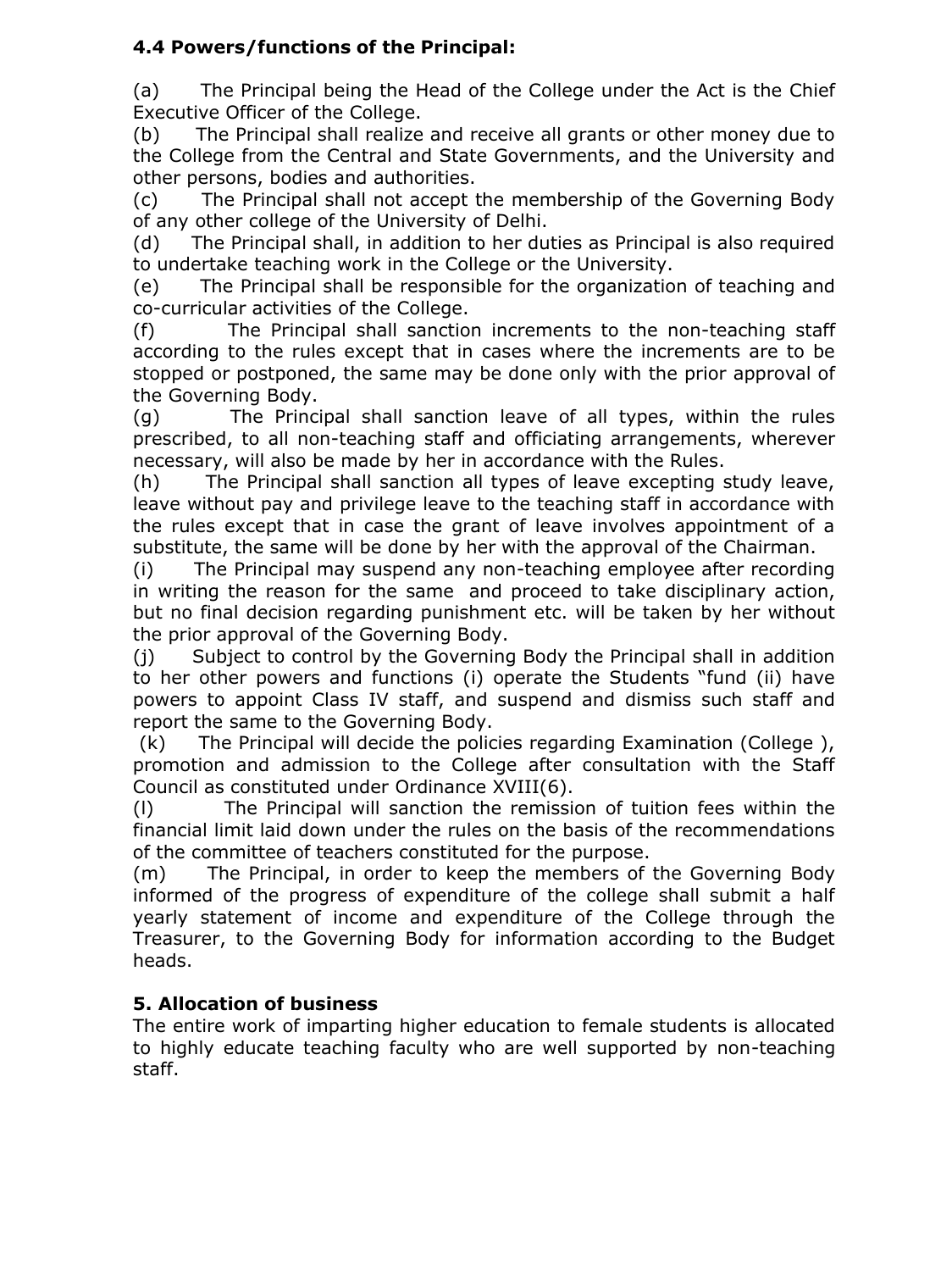# **6. Duties performed to achieve the mission**

For each subject, there is a Teacher-in-charge who is entrusted with the duty of coordinating with other faculty members of the subject concerned. She is duty bound to ensure that studies continue un-interruptedly.

The Administrative Officer heads the non-teaching staff. He ensures full support to the teaching Staff in matters concerning secondary functions of teaching viz. admissions, Examinations and other such matters.

# **Details of Services rendered**

- (i) [Academic](http://ipcollege.ac.in/Viewtopics.aspx?MenuId=Academic_programs_9079) Programs
- (ii) Facilities and [Infrastructure](http://ipcollege.ac.in/)
- (iii) Student [Support](http://ipcollege.ac.in/)

\* Self-financed Course. Admission through Entrance Exam.

# **Post Graduate Course**

- **M.A.**
- o Economics
- o English
- o Hindi
- o History
- o Music
- o Philosophy
- o Political Science
- o Psychology
- o Sanskrit

# **M.Sc.**

- o Mathematics
- o Operational Research

## **7. Citizens interaction**

Interaction of the College authorities takes place mainly through students. Parents, Guardians and the public can interact with the college officials and faculty whenever needed. Lots of extra-curricular activities are also held by the College to ensure this.

These involve lectures, concerts and visits by eminent personalities for the benefit of the students. Faculty members are always accessible for any kind of problems of the students.

## **8. Postal address of the College Indraprastha College for Women, 31, Sham Nath Marg, Delhi – 110 054.**

**9. Map of office location**

[Map of the office location](http://ipcollege.ac.in/Viewtopics.aspx?MenuId=Contact_Us_405)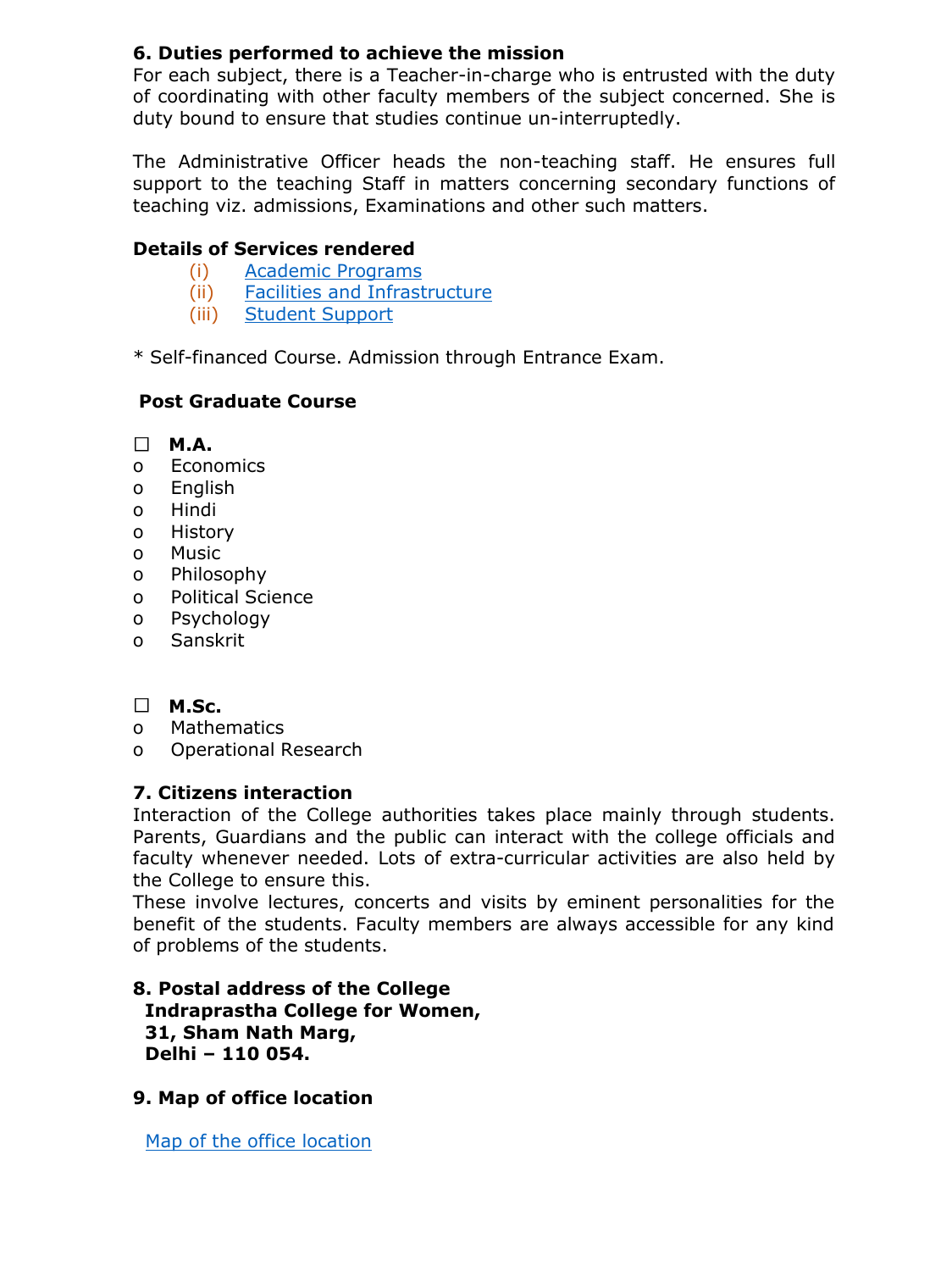# **10. Working hours both for office and public**

Working hours for Office: 9.00 A.M. to 05.30 P.M.

Working hours for Public: 10.00 A.M. to 04.00 P.M.

## **11. Public interaction, if any**

Public interaction takes place mainly at the time of admission. The college is visited by aspiring students along with their parents /guardians. Guidance in regard to admission is given to them by our expert faculty and office.

## **12. Grievance redressal mechanism**

For any kind of grievance of a student/parent/guardian or public at large, the aggrieved person is required to put the same in writing to the Principal who gets the same redressed through the concerned Teacher-in-charge or Dealing Assistant in the office.

## **MANUAL 2**

## **Powers and duties of officers and employees**

Section  $4(1)$  (b)(ii)

The Principal is the Academic and Executive Officer of the College. She is responsible for appropriate administration, organization, instruction and management of affairs of the College. The powers of the Principal have been given at point number 4.4 of Manual 1.

#### **MANUAL 3 Section 4(1)(b)(iii)**

## **Procedure followed in decision-making process**

## **Flow Process Chart for Admission as a new Student**

| S. No          | <b>Activity</b>                                                                          | <b>Level of Action</b> | <b>Time Frame</b>                          |
|----------------|------------------------------------------------------------------------------------------|------------------------|--------------------------------------------|
| 1 <sub>1</sub> | application for   Counter Clerk<br>receive<br>To<br>admission and put a serial<br>number |                        | Same day                                   |
| 2.             | To enter all the admission forms<br>in the Key Book                                      | Office Staff           | Same day                                   |
| 3.             | To scrutinize the admission forms                                                        | Office Staff           | Same day                                   |
| 4.             | To handovers the forms to the<br>concerned teacher                                       | <b>Office Staff</b>    | Same day                                   |
| 5.             | Teacher-in-charge to complete<br>the admission formalities                               | Concerned Teacher      | As per notification<br>of Delhi University |
| 6.             | of admitted<br>All<br>the.<br>forms<br>students to be submitted to the<br>office         | Concerned Teacher      | Same day                                   |
| 7.             | Allotment of roll number<br>and<br>issuance of identity cards                            | Office Staff           | Particular date                            |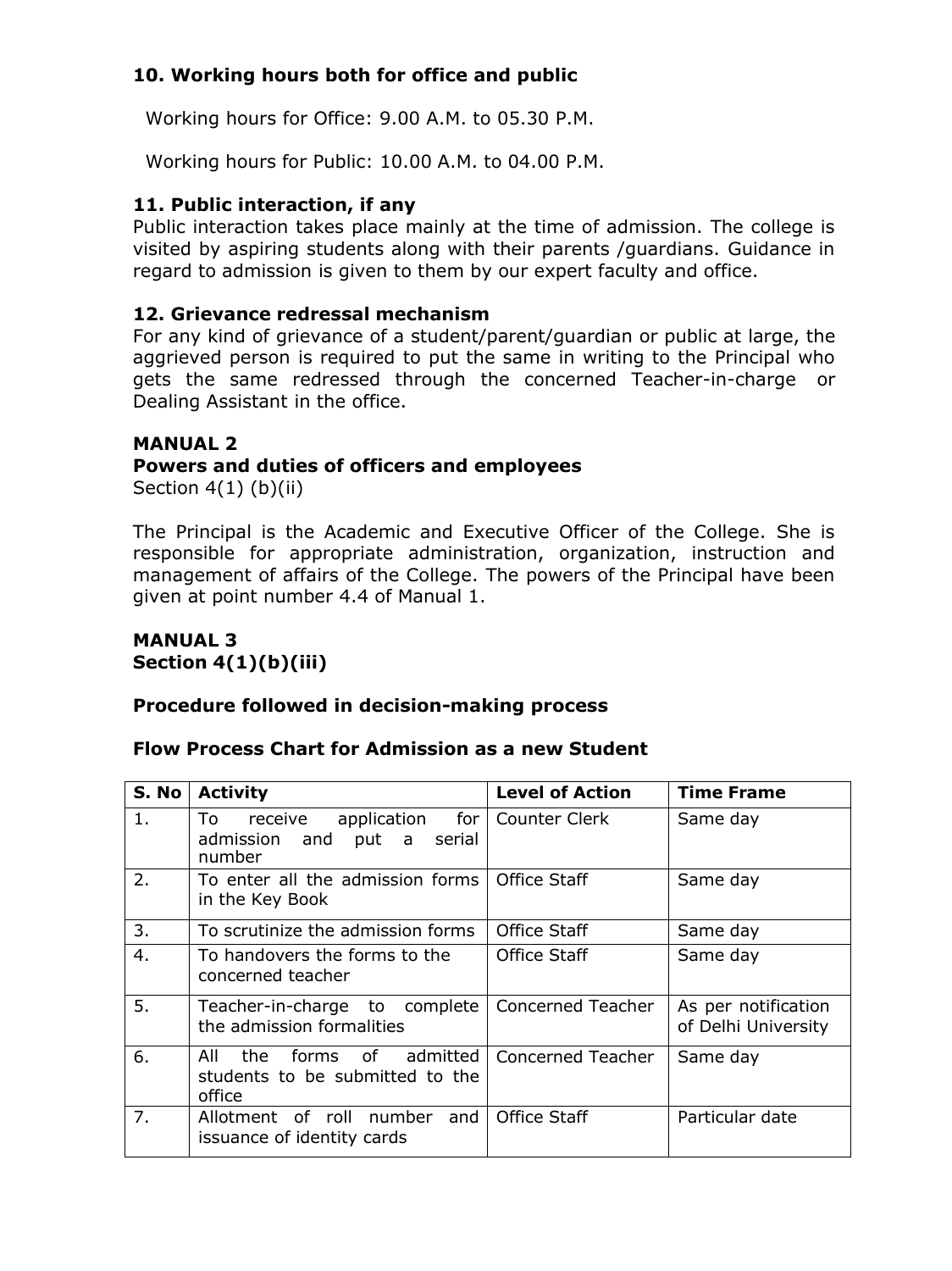# **Section 4(1)(b)(iv)**

Norms and standards for various activities of the college are set by the Governing body, Staff Council and University of Delhi. The Governing Body monitors the progress and achievements of the performance.

The Principal has the power of management of revenue, property and all administrative affairs of the College in consultation with the Governing Body.

The Governing Body is the supreme authority of the college and has the power to approve the acts of the Principal.

**Rules, Regulations, instructions, manuals and records for discharging functions List of regulations, instructions, manuals and records**

**The college is governed by the Rules, regulations and instructions as per guidelines given by the University of Delhi.**

**MANUAL 6 Section 4(1)(b)(vi)**

**Official documents and their availability:**

**• Minutes of the meetings of the Governing Body and Staff Council are recorded and made available, if desired, from time to time.**

**MANUAL 5**

**Section 4(1)(b)(v)**

- **• Various admission brochures and annual reports.**
- **• University Calendar – Vol. I dealing with statutory provisions.**
- **• Annual Report of the College.**
- **• Audit Reports.**

**NB: Confidential matters pertaining to examinations and consequent procedures, composition and proceedings of the selection committees and minutes of the meetings of the Governing Body, until recorded and approved, will remain confidential and not available in the public domain.**

**MANUAL 7 Section 4(1)(b)(vii)**

## **Mode of public participation:**

The Governing Body of the College comprises of eminent personalities from society and representatives of the public who directly participate in the affairs of the College. Their names, addresses and contact numbers have been given in the List of members of the Governing Body.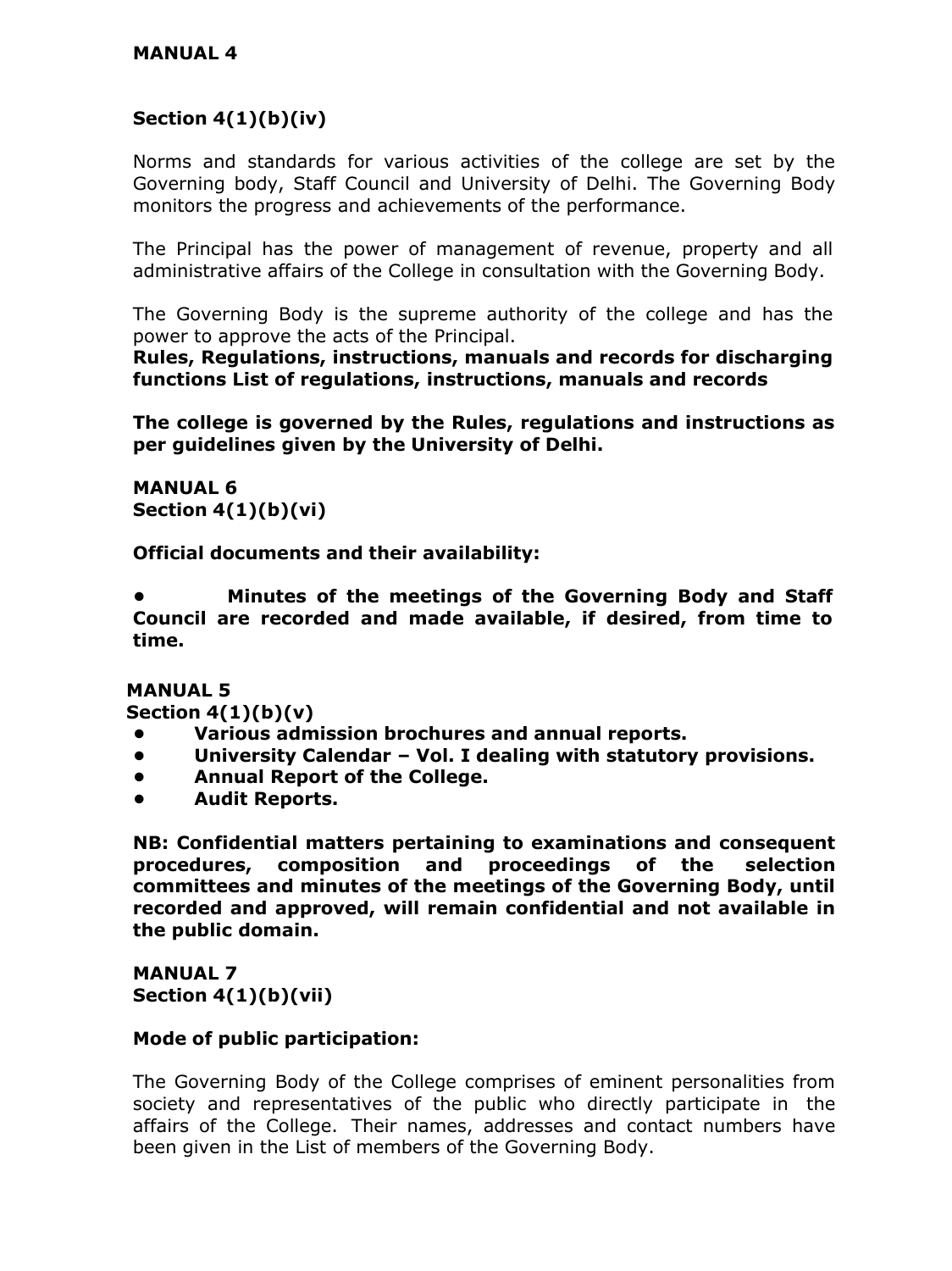#### **MANUAL 8 Section 4(1)(b)(viii)**

**Committees and Departments under the College:**

# **STAFF COUNCIL COMMITTEES**

## **MANUAL 9 Section 4(1)(b)(ix)**

## **Directory of Officers and Employees:**

| Principal's Office              | Ext. | 130 |
|---------------------------------|------|-----|
| Administrative Officer          | Ext. | 132 |
| Section Officer (Admn.)         | Ext. | 133 |
| <b>Section Officer Accounts</b> | Ext. | 134 |
| Care Taker                      | Ext. | 135 |
| Library                         | Ext. | 136 |
| Main Gate                       | Ext. | 137 |
| <b>Staff Room</b>               | Ext. | 138 |
| Kalavati Gupta Hostel           | Ext. | 140 |
| Vice - Principal                | Ext. | 144 |

## **PRINCIPAL**

**Prof. Babli Moitra Saraf 011-47008184 Principal's Bungalow, Indraprastha College for Women, 31, Sham Nath Marg, Delhi – 110 054. E-mail: [ipcw@ip.du.ac.in](mailto:ipcw@ip.du.ac.in)**

# **VICE PRINCIPAL**

**Dr. Jyoti Trehan Sharma Room No. 17, Indraprastha College for Women,**

**31, Sham Nath Marg, Delhi – 110 054. E-mail: [ipc1924@gmail.com](mailto:ipc1924@gmail.com)**

**Bursar Ms. Shushma Neena Kumar Department of Commerce Indraprastha College for Women, 31, Sham Nath Marg, Delhi – 110 054. E-mail: [ipcw@ip.du.ac.in](mailto:ipcw@ip.du.ac.in)**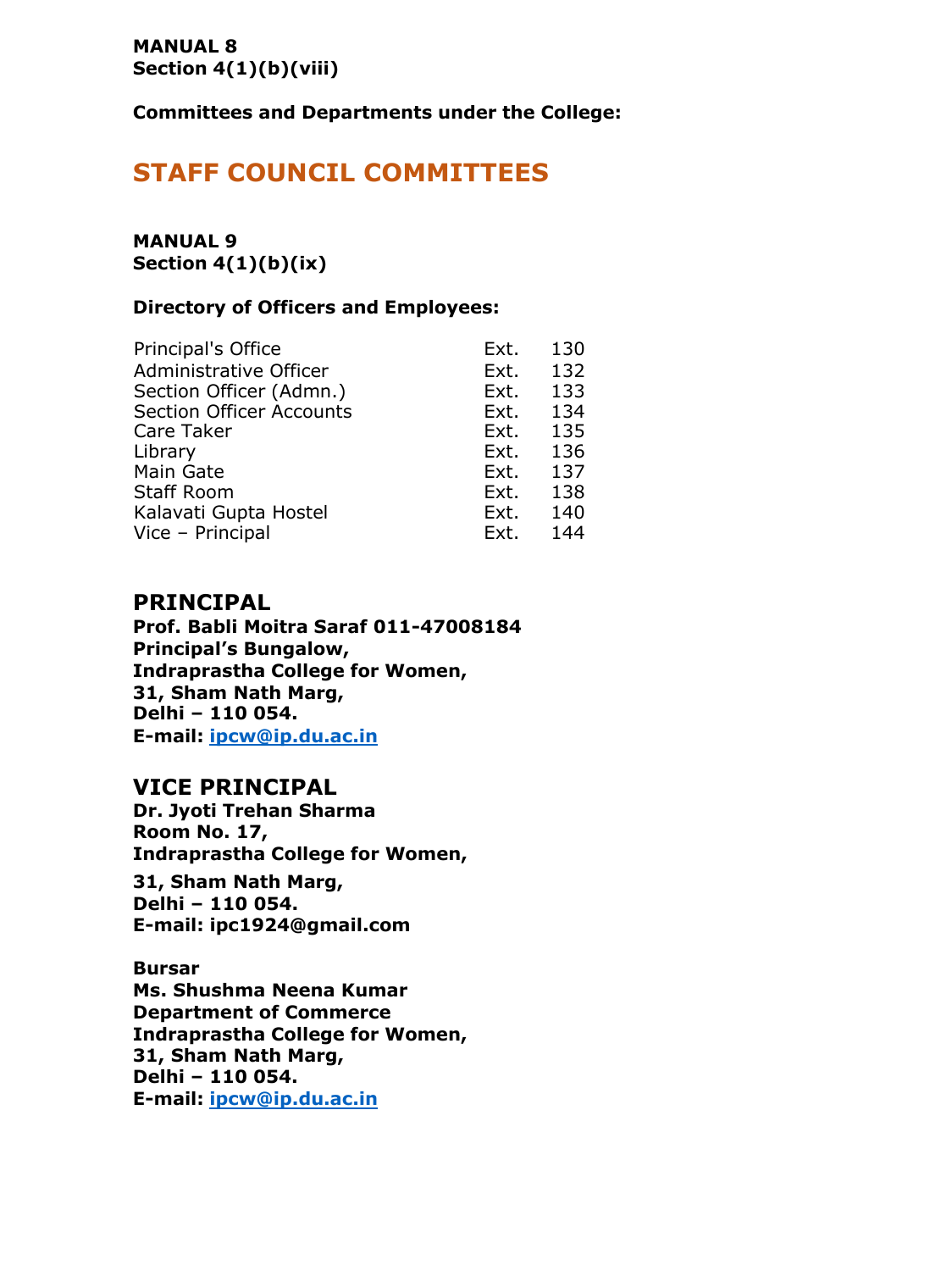## **DEPARTMENT OF BUSINESS DATA PROCESSING / COMPUTER SCIENCE**

# 1. **Dr. Archana Singhal**

G-4, Staff Flats, I.P. College Delhi-110054 E-mail : [singhal\\_archana@yahoo.com](mailto:singhal_archana@yahoo.com)

#### 2. **Ms. Manisha Bansal**

- 3. **Ms. Ritu Singhal** WZ-109 A Street-1, Sadh Nagar Palam Colony, New Delhi E-mail: [Toritu7@rediffmail.com](mailto:Toritu7@rediffmail.com)
- 4. **Ms. Vimala Kumari** 22/B, Budh Vihar, Munirka, New Delhi–67 E-mail: [vimalaparihar@gmail.com](mailto:vimalaparihar@gmail.com)
- 5. **Ms. Manju Bala** E-mail: [manjugpm@gmail.com](mailto:manjugpm@gmail.com)

## 6. **Dr. Sarabjeet Kaur**

L-45, 1st Floor, Kirti Ngar, New Delhi-15 E-mail: [sarabjeet\\_kochhar@rediffmail.com](mailto:sarabjeet_kochhar@rediffmail.com)

## **DEPARTMENT OF COMMERCE**

## 1. **Ms. Sushma Neena Kumar**

E-13, Bali Nagar, New Delhi-110015 E-mail: [snk.ipc@gmail.com](mailto:snk.ipc@gmail.com)

## 2. **Ms. Archna Gupta**

C-44, Mangal Apartments, Vasundhara Enclave, Delhi-110096 E-mail: [prerna\\_cheeks@yahoo.co.in](mailto:prerna_cheeks@yahoo.co.in)

## 3. **Ms. Renu Chaudhary**

10-A/6, Shakti Nagar, Delhi-110007 E-mail: [renu.awg@gmail.com](mailto:renu.awg@gmail.com)

4. **Ms. Nalini Panda** 88, Kadambari Apartments, Sector-9, Rohini, Delhi-110085 E-mail: [nalinipanda@gmail.com](mailto:nalinipanda@gmail.com)

#### 5. **Ms. Anita Banerjee** A-3, Sector-26, Noida-201301 (U.P.) E-mail: [anbanerji@gmail.com](mailto:anbanerji@gmail.com)

## 6. **Dr. Vinita Kaul Dar**

## 7. **Ms. Anita Agrawal**

Pocket F, 12-B, MIG Flats, Hari Nagar, New Delhi-110064 E-mail: [anitaagarwal2211@gmail.com](mailto:anitaagarwal2211@gmail.com)

## 8. **Ms. Rekha Rani**

G-2309, Netaji Nagar, New Delhi-110023 E-mail: [rekha\\_kashyap16@rediffmail.com](mailto:rekha_kashyap16@rediffmail.com)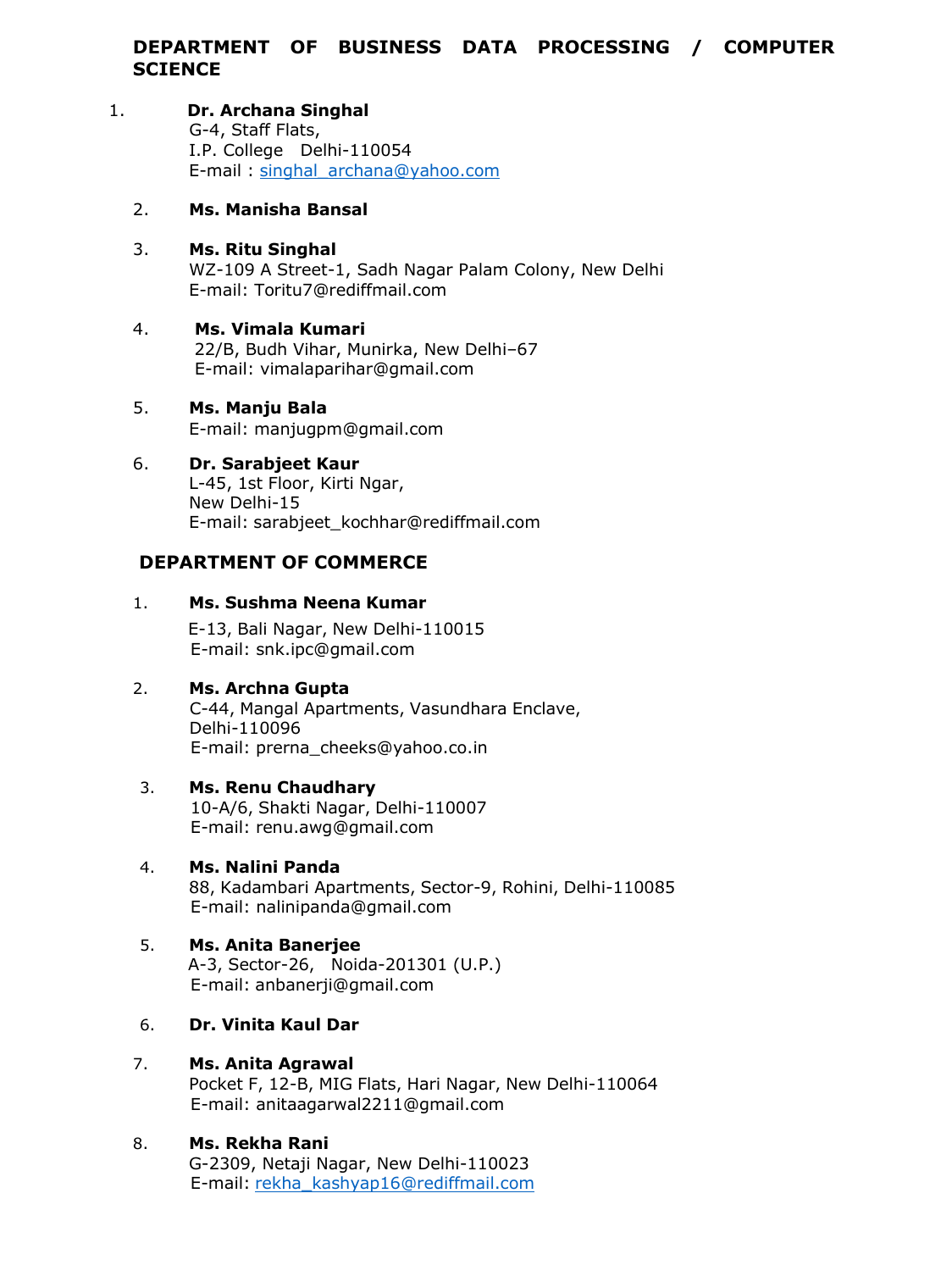9. **Ms. T. Jeya Chirsty**

50/3A, Sector-II, DIZ Area, Kalibari Marg, New Delhi E-mail: [jeyachristy@hotmail.com](mailto:jeyachristy@hotmail.com)

- 10. **Ms. Shweta Sharda** O-2, Hans Aptt., East Arjun Nagar, Delhi-32 email: [sg\\_26n@yahoo.com](mailto:sg_26n@yahoo.com)
- 11. **Ms. Abha Rani** Women's Hostel, I.P. College, Delhi-54 email: [abha\\_rani2001@yahoo.com](mailto:abha_rani2001@yahoo.com)

## **DEPARTMENT OF ECONOMICS**

- 1. **Dr. Anindita Roy Saha** A-2, Staff Flats, I.P. College Delhi-110054 email: [aroysaha@hotmail.com](mailto:aroysaha@hotmail.com)
- 2. **Ms. Bindu Oberoi** E-4, Ground Floor, Green Park Main, New Delhi-110016 email: [bindu\\_oberoi@hotmail.com](mailto:bindu_oberoi@hotmail.com)

## 3. **Dr. Roopali Goyanka**

A-98, Ashok Vihar-I, Delhi-110052 email: [rgoyanka@gmail.com](mailto:rgoyanka@gmail.com)

#### 4. **Ms. Baishakhi Mondal**

Indirapuram, Shipra Sun City, STC-601, Gaziabad, U.P. email: [baishakhi@gmail.com](mailto:baishakhi@gmail.com)

# 6. **Ms. Vibha Aggarwal**

B-4, Panchwati, Azadpur, Delhi-33 email: [vibha.183@gmail.com](mailto:vibha.183@gmail.com)

#### 7. **Ms. Namita Mathur**

C-54, Mangal Aptt., Vasundhara Enclave, Delhi-96 email: [namitamathur@hotmail.com](mailto:namitamathur@hotmail.com)

## **DEPARTMENT OF ENGLISH**

1. **Dr. Vinita Sinha**

A-1, Niti Bagh, Khelgaon Marg New Delhi-110049 email: [vinsinha@gmail.com](mailto:vinsinha@gmail.com)

#### 2. **Ms. Debjani Sengupta** B-2, Staff Flats, I.P. College Delhi-110054 email: [debjanisgupta@yahoo.com](mailto:debjanisgupta@yahoo.com)

- 3. **Dr. Nitoo Das**
- 4. **Dr. Reeturaj Ekka** 1314, Sector-4, R.K. Puram, New Delhi-110022 e-mail : [reeturaj\\_2j5@yahoo.com](mailto:reeturaj_2j5@yahoo.com)

#### 5. **Ms. Divya Mehta**

#### 6. **Ms. Neelima Luthra**

95, Vigyan Lok Delhi-110092 e-mail: [neelima.luthra@gmail.com](mailto:neelima.luthra@gmail.com)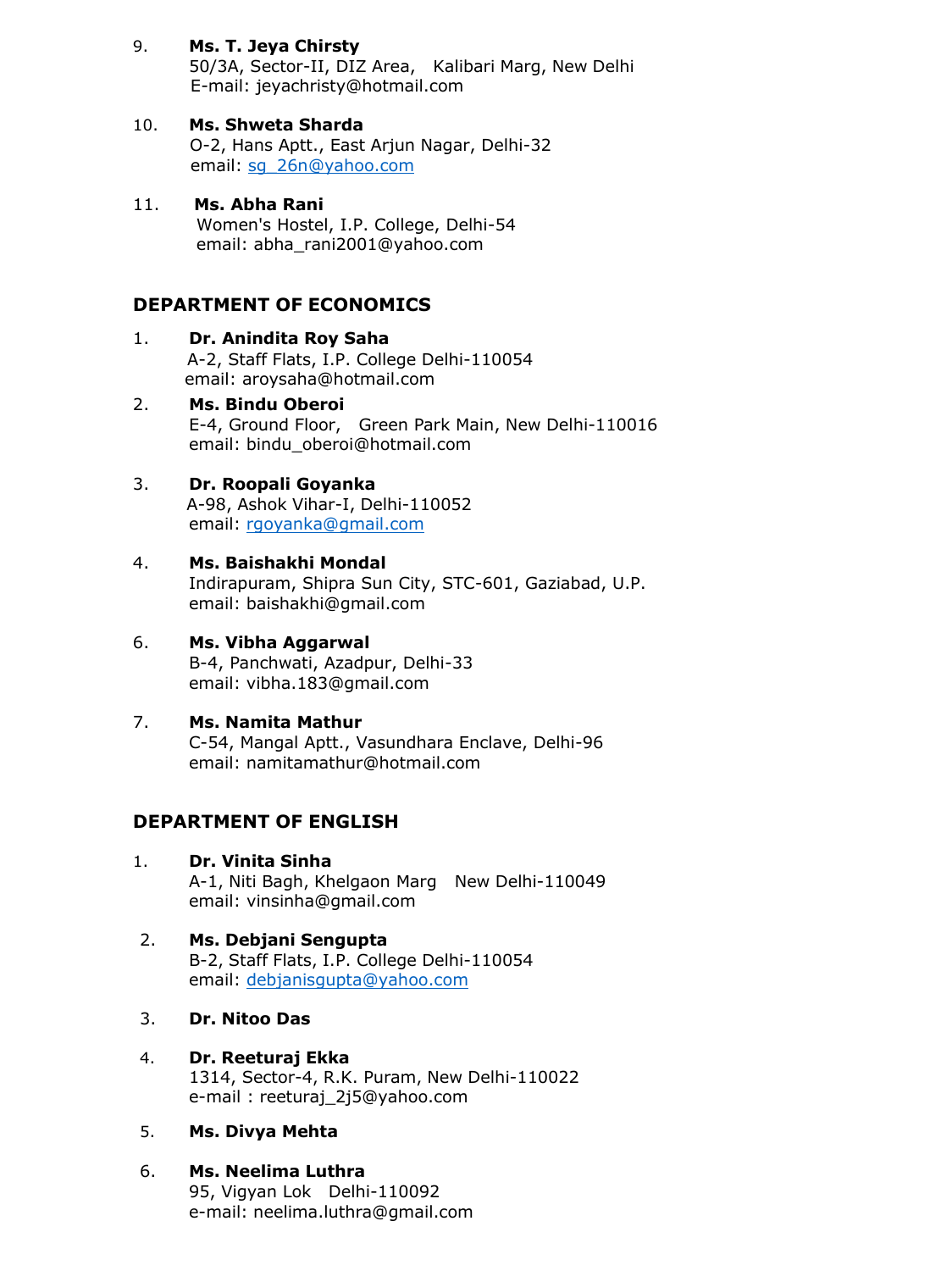## 7. **Ms. Sonali Agarwal**

D-185, Sarita Vihar New Delhi-110076 e-mail: [agsonali@hotmail.com](mailto:agsonali@hotmail.com)

## 8. **Ms. B.R. Alamelu**

Room No. 216, Godavari Hostel, JNU, New Delhi-110067 e-mail: [alamelu.br@gmail.com](mailto:alamelu.br@gmail.com)

## 9. **Ms. Jayashree Borah**

G-12A, 2nd Floor, Single Storey, Vijay Nagar, Delhi-110009 email : [jayashreeborah@gmail.com](mailto:jayashreeborah@gmail.com)

## 13. **Ms. Bithika Gorai**

Katjuridanga Saratpalli, P.O.-Kenduadihi, Bankura, W.B. e-mail: [g.bithika@yahoo.com](mailto:g.bithika@yahoo.com)

## **DEPARTMENT OF HINDI**

## 1. **Dr. Rekha Upreti**

F-3, Staff Flats, I.P. College Delhi-110054 e-mail: [upretirekha@gmail.com](mailto:upretirekha@gmail.com)

## 2. **Dr. Rekha Sethi**

## 3. **Dr. Harsh Bala Sharma**

#### 4. **Dr. Rimpi Khillan Singh**

D-7, Mukand, 16 Yamuna Road, Civil Line, Delhi-110054

#### 8. **Dr. Uma Gupta**

A-39, 1st Floor, Kalyan Aptt., DDA Flats, Kalyan Vihar, Delhi. e-mail: [Umagupta.delhi@gmail.com](mailto:Umagupta.delhi@gmail.com)

#### 9. **Ms. Sushma** H.No.-111, Street No-10, Block-A, Bhajanpura, Delhi-53. e-mail: [sushma.nayasavera@gmail.com](mailto:sushma.nayasavera@gmail.com)

# **DEPARTMENT OF HISTORY**

- 1. **Ms. Rashmi Pant** Apartment-203/III, 19 Rajpur Road, Delhi-110054 [rashmipant1957@gmail.com](mailto:rashmipant1957@gmail.com)
- 2. **Dr. Pragati Mohapatra** E-3, Staff Flats, I.P. College Delhi-110054 e-mail: [pragmohapatra@yahoo.co.in](mailto:pragmohapatra@yahoo.co.in)
- 3. **Dr. Asha Shukla Choubey** 300, Sector-A, Pocket-C, Vasant Kunj, New Delhi-110070 e-mail: [ashachoubey@hotmail.com](mailto:ashachoubey@hotmail.com)
- 4. **Dr. Meenakshi Khanna**D-153, Sector 40, Noida-201303 e-mail: [meenakshi\\_khanna@hotmail.com](mailto:meenakshi_khanna@hotmail.com)

## 7. **Ms. Ruchika Singh**

B-59, Patel Nagar-II, Ghaziabad. e-mail: [ruchikasingh7@gmail.com](mailto:ruchikasingh7@gmail.com)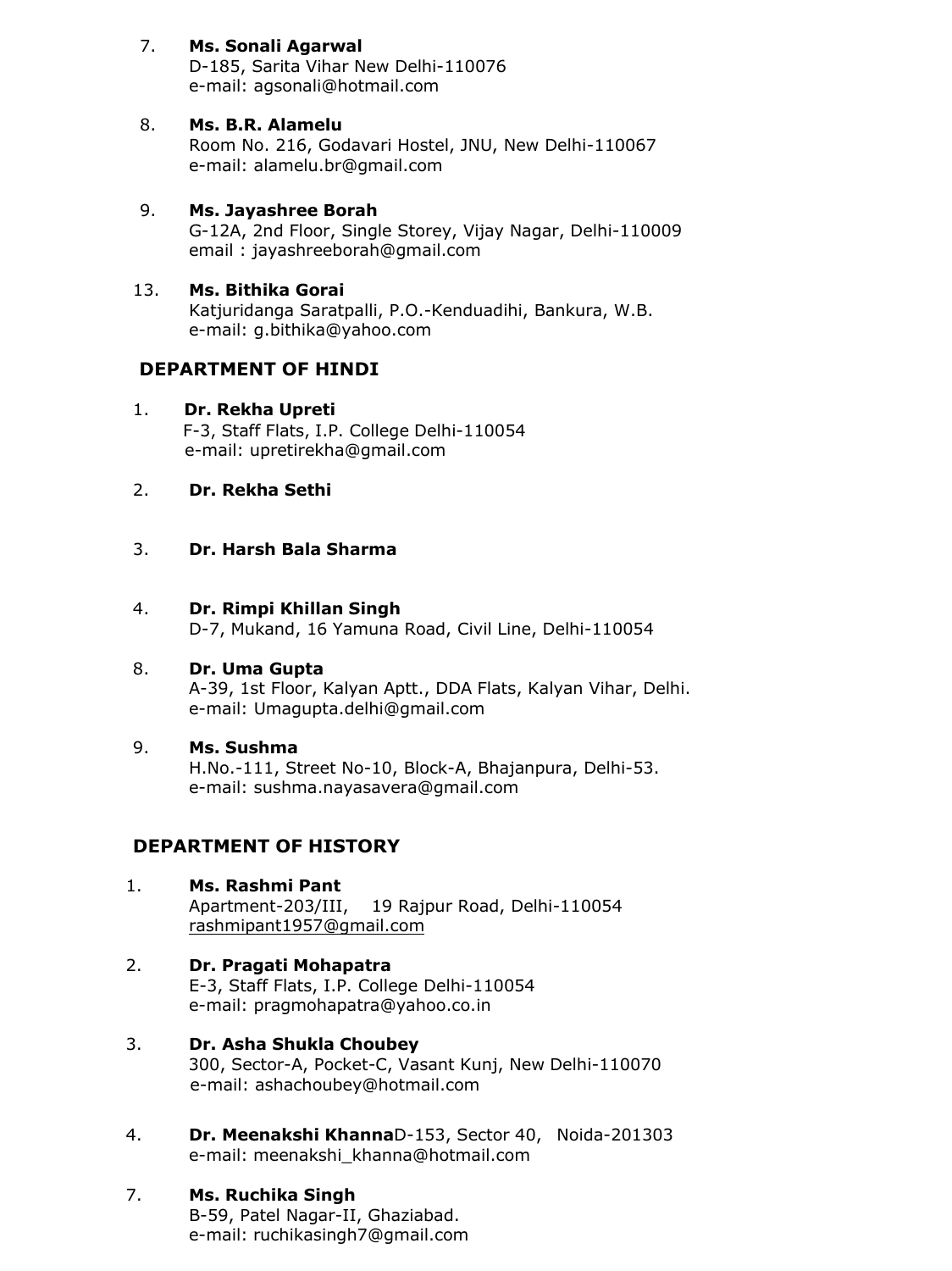## **DEPARTMENT OF MATHEMATICS**

## 1. **Ms. Sarita Anand**

A-22, Sector-27, Noida-201301 (U.P.) e-mail: [saritavijayanand@gmail.com](mailto:saritavijayanand@gmail.com)

## 2. **Ms. Sunita Marwaha**

77-B, DDA Flats, (MIG), Rajouri Garden, New Delhi-110027 e-mail.com: [sunitaipc59@gmail.com](mailto:sunitaipc59@gmail.com)

## 3. **Dr. Vagisha Sharma**

C-3, Staff Flats, I.P. College Shamnath Marg, Delhi-110054 e-mail: [vagishaip@yahoo.com](mailto:vagishaip@yahoo.com)

## 4. **Ms. Dolly Jain**

37/A, Kenpal Park Ext., Azad Pur, Delhi-110033 e-mail: [jaindolly76@gmail.com](mailto:jaindolly76@gmail.com)

## 5. **Ms. Gunjan Khurana**

H.No-1942,1st Floor, Sector-4, Urban Estate, Gurgaon e-mail: [gunjankhurana84@gmail.com](mailto:gunjankhurana84@gmail.com)

## 6. **Ms. Monika Bansal**

A-36, Welcome Aptt.,Sector-9, Rohini, Delhi-85 e-mail: [scorpio.monika@gmail.com](mailto:scorpio.monika@gmail.com)

## 7. **Mr. Chander Shekhar**

B-4/7, Part-2, III Floor, Rana Pratap Bagh, Delhi-07. e-mail: [shekhar\\_hilbert@yahoo.co.in](mailto:shekhar_hilbert@yahoo.co.in)

# **DEPARTMENT OF PHILOSOPHY**

## 1. **Dr. Neela Manocha**

150, Saini Encalve Delhi – 1100092 e-mail: [neelamanocha@hotmail.com](mailto:neelamanocha@hotmail.com)

## 2. **Dr. Udaya M. Yogi**

A-4, Staff Flats, I.P. College Delhi-110054 e-mail: [umyogi@gmail.com](mailto:umyogi@gmail.com)

## 3. **Ms. Paulavi Das**

D-3, Staff Flats, I.P. College Shamnath Marg, Delhi-110054

email : [paulavidas@yahoo.co.in](mailto:paulavidas@yahoo.co.in)

## 4. **Ms. Mayuri Gogoi**

Flat 22, Harmony Apartment, Pocket-I, Sector 4, Dwarka, Delhi-110045 email : mayuri ipcollage@yahoo.co.in

#### 5. **Ms. Bindu Das**

B-41/B, III Floor, Vijay Nagar Single Storey, Delhi-110009 email : [byndudas@gmail.com](mailto:byndudas@gmail.com)

## 6. **Dr. Supriya Saha**

E-12, Sector-55, Noida. e-mail: [supusaha66@gmail.com](mailto:supusaha66@gmail.com)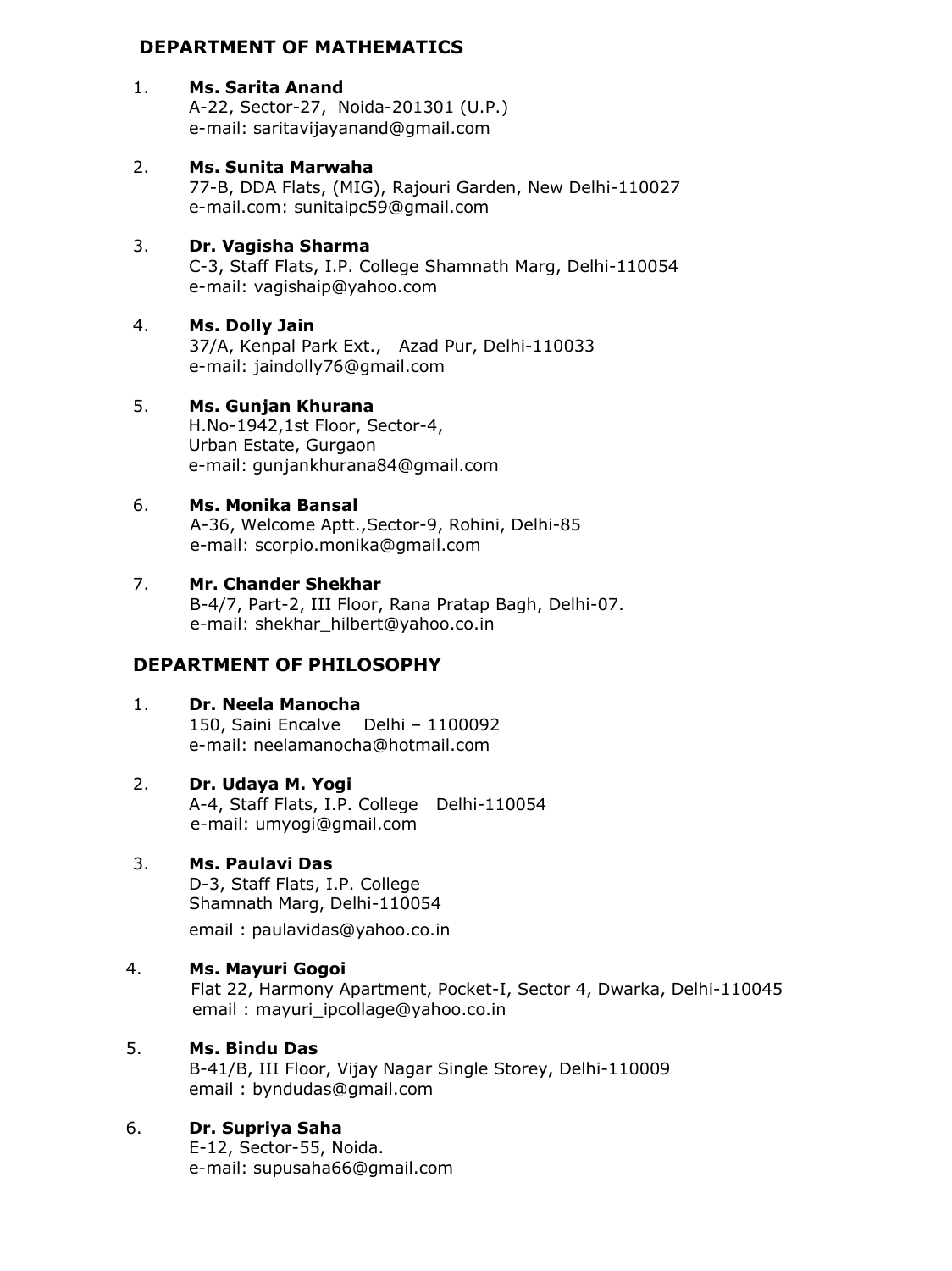## **DEPARTMENT OF PHYSICAL EDUCATION**

#### 1. **Dr. Seema V. Singh**

G-1, Staff Flats, I.P. College Delhi-110054 e-mail: [seema.v.singh@gmail.com](mailto:seema.v.singh@gmail.com)

# 2. **Ms. Himani Malhotra**

B/143, Subhadra Colony, Near Shastri Nagar Metro Station, Delhi-35 e-mail: [malhotra.himani924@gmail.com](mailto:malhotra.himani924@gmail.com)

# **DEPARTMENT OF POLITICAL SCIENCE**

#### 1. **Dr. Jyoti Trehan Sharma** J-98, Ashok Vihar, Phase-I, Delhi-110052 e-mail: [dr\\_jyotisharma29@yahoo.co.in](mailto:dr_jyotisharma29@yahoo.co.in)

- 2. **Ms. Monica Madholia Nandi** E-4, Staff Flats, I.P. College Shamnath Marg, Delhi-110054 e-mail: [monicanandi@gmail.com](mailto:monicanandi@gmail.com)
- 3. **Ms. Swaha Swetambra Das** E-2, Staff Flats, I.P. College Delhi-110052 e-mail: [swahadas@gmail.com](mailto:swahadas@gmail.com)

## 4. **Ms. Lianboi Vaiphei**

Flat No 3423, Sector-A Pocket-B, Vasant Kunj New Delhi-110067 e-mail : [lvaiphei@rediffmail.com](mailto:lvaiphei@rediffmail.com)

#### 5. **Ms. Swati Pal**

Samachar Aptts. Mayur Vihar Phase-I Extn. Noida Road, Delhi-110091 e-mail : [tinimini51@redifmail.com](mailto:tinimini51@redifmail.com)

#### 6. **Ms. Shubhra Seth**

BG-7/107, Paschim Vihar New Delhi-110063 email : [shubhraseth@gmail.com](mailto:shubhraseth@gmail.com) shubhra\_seth@[rediffmail.com](mailto:shubhra_seth@rediffmail.com)

#### 7. **Ms. Jaya Mishra**

Om 123/8 Gali No. 15, Main Market, Sant Nagar, Burari, Delhi-110084 e-mail: [jayanarayanmishra@gmail.com](mailto:jayanarayanmishra@gmail.com)

#### 8. **Ms. Papori Konwar**

315, Ganga Hostel, JNU New Delhi-110067 e-mail: [papori.kg@gmail.com](mailto:papori.kg@gmail.com)

#### 9. **Dr. Anshu Srivastava**

3-B, Mansarover Apartments, Sector-61, NOIDA-201307 U.P. e-mail: [anshu19nov@yahoo.com](mailto:anshu19nov@yahoo.com)

#### 11. **Ms. Shagufta**

H.No-B-202, Lane No.5, Babu Ngar, Mustafabad, Delhi-94 e-mail: [shaguftaip@gmail.com](mailto:shaguftaip@gmail.com)

#### 12. **Ms. Akansha**

H-4, Delhi Govt. Officer's Flat, Model Town-I, Delhi-09. e-mail: [akanshachandra@gmail.com](mailto:akanshachandra@gmail.com)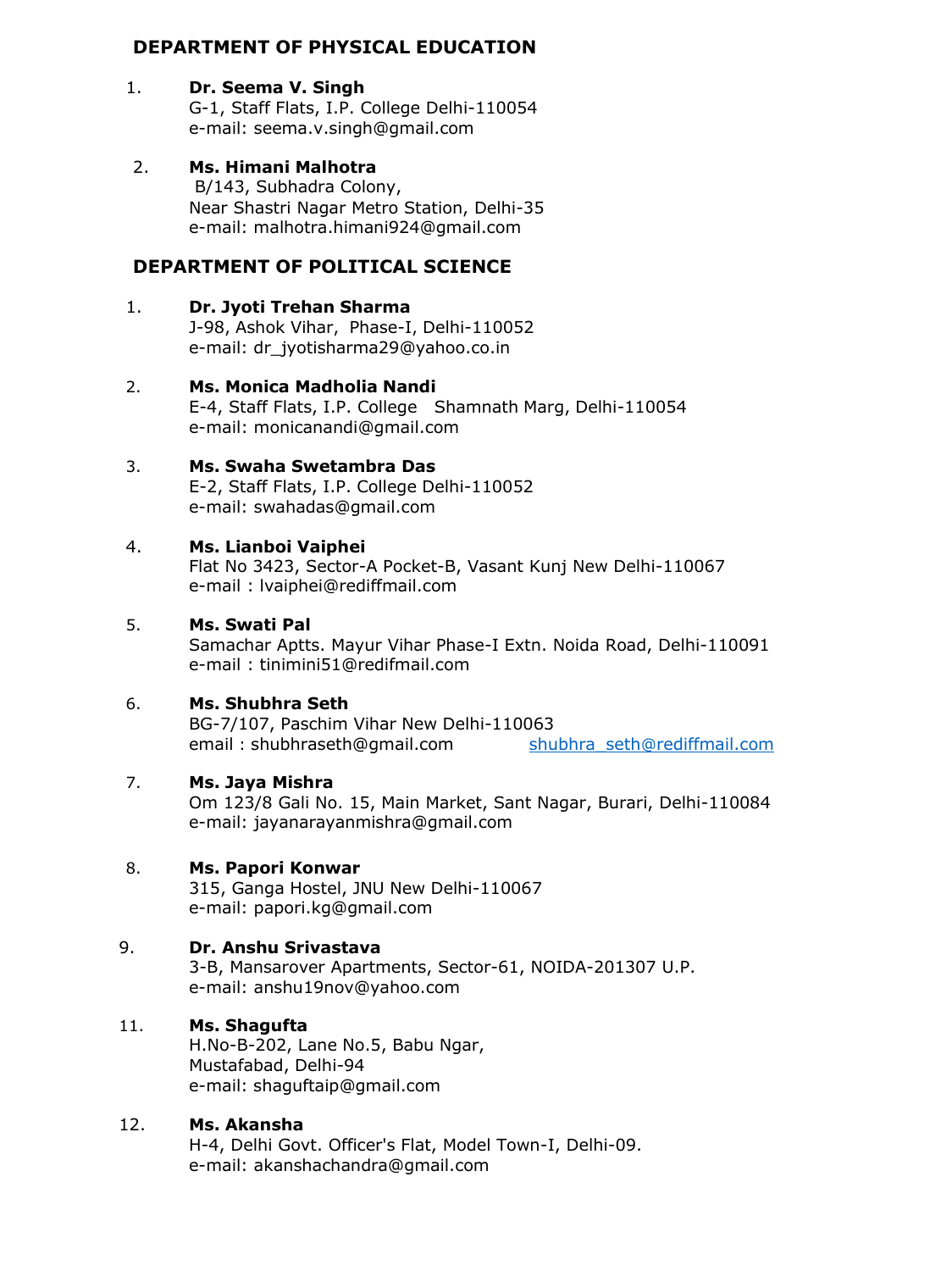#### 13. **Ms. Ankita Pandey**

B-302,III Floor, C.R. Park, Delhi-91 e-mail: [ankitapandey1@gmail.com](mailto:ankitapandey1@gmail.com)

## **DEPARTMENT OF PSYCHOLOGY**

## 1. **Dr. Veena Gupta**

78, Vivekanand Puri, Sarai Rohilla, Delhi-110007 email: [vguptaipc@yahoo.co.in](mailto:vguptaipc@yahoo.co.in)

## 2. **Dr. Shrruti Sahrawat**

G-II, Staff Flats, I.P. College Sham Nath Marg, Delhi-110054 email: [skaure@rediffmail.com](mailto:skaure@rediffmail.com)

## 3. **Ms. Surabhika Maheshwari**

10A Utkarsh Aptts., 2 Rajnarain Marg, Delhi-110054 email: surabhika@[gmail.com](mailto:surabhika@gmail.com)

#### 4. **Ms. Nidhi Malik**

B/B 49F, Janakpuri, New Delhi-110058 email: [nidhi\\_2073](mailto:nidhi_2073@yahoo.com)@yahoo.com

## **5. Ms. Meenakshi Verma**

61-B, Sunlight Colony-II, DDA Flats, Ashram, New Delhi-110014 e-mail: [meenakshiv02@yahoo.com](mailto:meenakshiv02@yahoo.com)

## 6. **Dr. Mitu Rohtagi**

29/2, Alipur Road, Civil Lines Delhi-110054 e-mail: [miturohtagi@yahoo.com](mailto:miturohtagi@yahoo.com)

#### 7. **Dr. Gayatri Arunkumar**

78, Ground Floor,Navjivan Vihar, New Delhi-17 e-mail: [gayatri\\_ak@rediffmail.com](mailto:gayatri_ak@rediffmail.com)

#### 8. **Ms. Anshu** H.No.-224, Pitampura Village, Delhi-34 e-mail: [anshu.dewdrops@gmail.com](mailto:anshu.dewdrops@gmail.com)

# **DEPARTMENT OF SANSKRIT**

- 1. **Ms. Maya Verma** 93, Baba Faridpuri, West Patel Nagar, Delhi e-mail: [mayavermai.p@gmail.com](mailto:mayavermai.p@gmail.com)
- 2. **Ms. Anita Swami** Block-I, Room No. 21, Yamuna Hostel, J.N.U. New Delhi e-mail: [swamiarama@gmail.com](mailto:swamiarama@gmail.com)

## **LIBRARIAN**

1. **Mr. Vijay Kumar Gautam** Khasra No.98/1/2 Gali No.12, Hanumaan Mandir Gali, Wazirabad, Delhi-110084 e-mail : [librarian@ip.du.ac.in](mailto:librarian@ip.du.ac.in)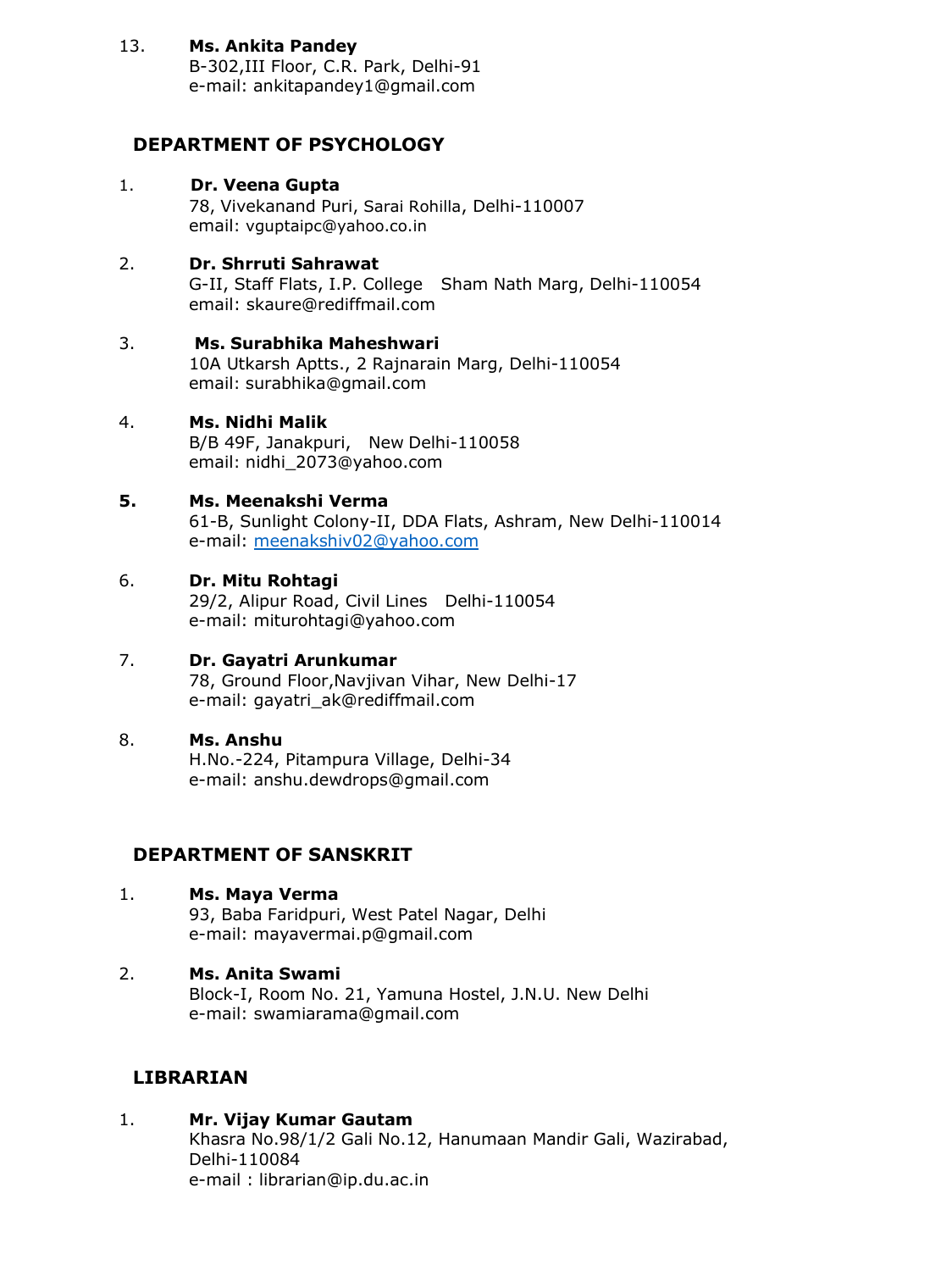# **Non-Teaching Staff**

## **LIBRARY**

1. **Mrs. Gouri Kiroula** Staff Qtrs. No. 47, I.P. College, Sham Nath Marg, Delhi-110054 2. **Mr. Rinku** H.No. 525/16, Gughi Pahalwan wali Gali, Chota Bazar, Shahdra, Delhi 3. **Ms. Radhika Gupta** H.No. 1/6354, Street No.4, East Rohtash Nagar, Shahdara 4. **Mr. Kashmir Singh** House No.1156, Gali No.12, Baba Colony, B-Block, Burari, Delhi-110084 5. **Mr. Mohan Chand** Gali No.24, Kamla Pur, C-Block, Burari, Delhi-110084 6. **Mr. Rajender Bhatt** H.No. 69, Pkt-12, Sector-22, Rohini, Delhi-110086 7. **Mr. S.W. Abbas** 13A, Rajpur Road, Civil Line, Delhi-110054 8. **Mr. Ram Het** 3, Shri Ram Road, Civil Line, Delhi-110054 9. **Mr. Dinesh Kumar** A-1/31, Gali No.16, Bangali Colony Sant Nagar, Delhi-110084 10. **Mrs. Sudesh Poswal** House No.8, Gali No.9B, Jagat Pur Village, Delhi-110084 11. **Mr. Amit Kanoujia** Flat No. 97, Priyadarshini Apptt., A-4, Paschim vihar, New Delhi-110063 12. **Mr. Kuldeep Singh Rawat** H.No. 95, B Block Gali No.7, Kh. No. 236, Pradeep Vihar, Near Kali Mata Mandir, Ibrahimpur, Thana Swaroop Nagar, Delhi-36 13. **Ms. Archana Meena** WZ- 429, A/2, Ground Floor, Near Mata Mandir, Nariana Village, New Delhi-28 14. **Madhu Chauhan** 95 – A Pocket A3, Mayur Vihar, Ph-3, New Delhi 110096 15. **Sunil Kumar Rahul** House No. 128, Dr. Ambedkar Basti, Khazoor Wali Gali, Ghonda, Delhi 110053 16. **Amit Kumar Gautam** House No. 8852, Gali 14/B, Shidi Pura, karol bagh, New Delhi 11005 17. **Deepak Meena** P.No 893/A2 TF Ward No. 8, Flat No. 7, Mehrauli, Near Mehta Chowk, New Delhi 110030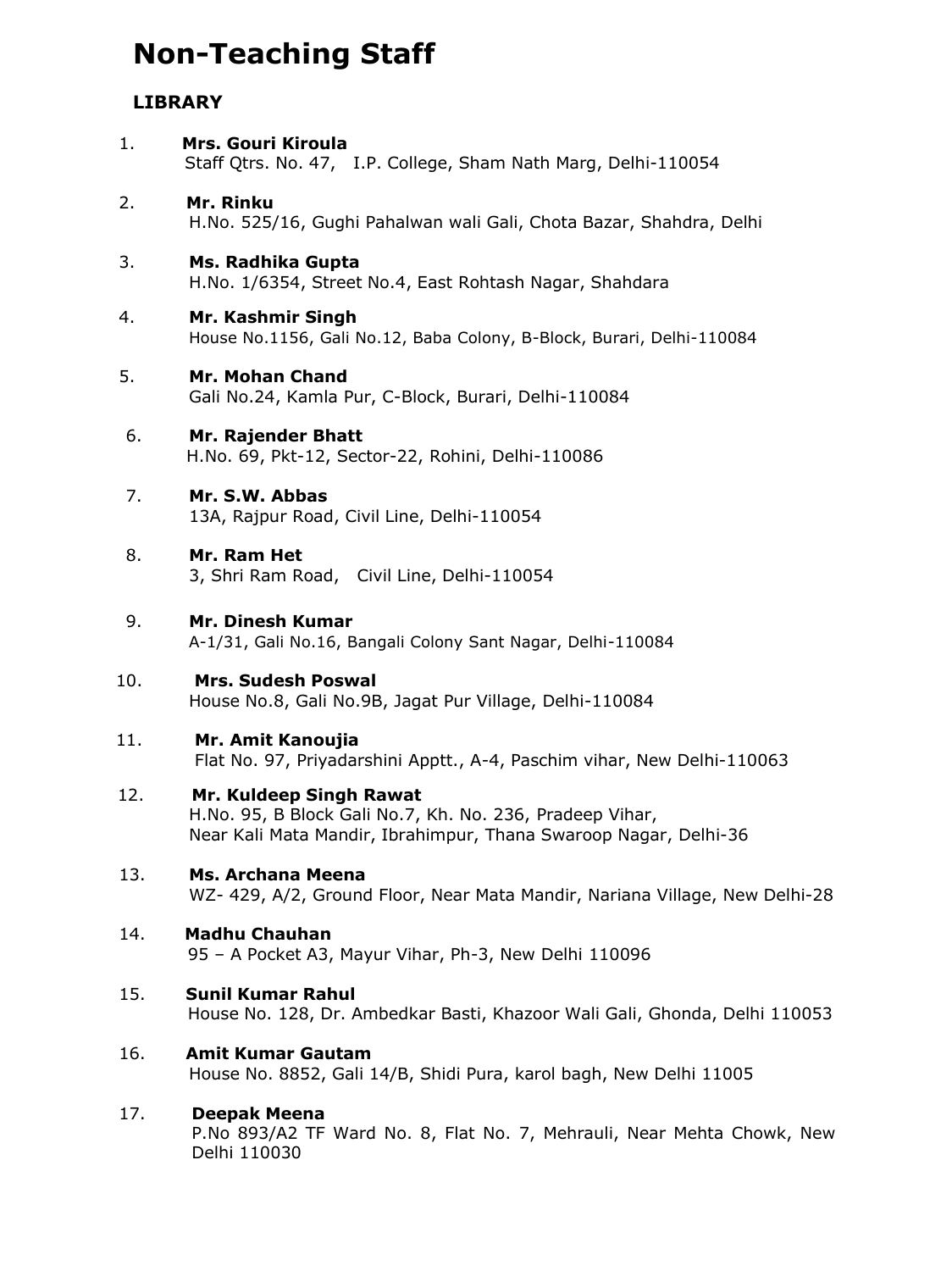## **LABORATARY**

- 1. **Mr. Rajan Kumar Sharma** Q.No. 33, Indraprastha College for Women, 31 Shamnath Marg, Delhi-110054
- 2. **Mohd. Hussian** RZT 11C/228, Dayal Park, West Sagarpur, New Delhi-46
- 3. **Mr. Aniket** RC-197, Vandana Enclave, Tatiya Gate, Khora Colony, Post Sector-62, Noida

## **ADMINISTRATION**

- 1. **Mr. Dinesh Sundriyal**
	- A-1/75, Sector-3, Rohini, Delhi-110089
- 2. **Mr. Rahul Tanwar** D-8/G-3 Shikhar Apartments Dilshad Colony, Delhi-95
- 3. **Mr. Varun Sharma** KA-81, Karpoori Purma, Near Govind Puram, Ghaziabad-201013
- 4. **Mrs. Babita** 21/18, Shakti Nagar, Delhi-110007
- 5. **Mrs. Vineeta** 111-D, Pocket F, Mayur Vihar, Phase-II, Delhi-110091
- 6. **Mr. Manish Kumar Sinha** C-4/136, Yamuna Vihar, Delhi-110053
- 7. **Mr. Shailendra Kumar** H.No. 163, Gali No.1, G-2 Block, Jai Vihar, Phase-1, Najafgarh, Nangloi Road, New Delhi-110043
- 8. **Mr. Dhirendra Prasad** B-305, Lajpat Nagar, Sahibabad, Ghaziabad, Uttar Pradesh
- 9. **Mr. Abhishek Sharma** 64-D, DDA Flats Mansarover Park, Shahdara, Delhi-32
- 10. **Mr. Mahavir Prasad** H.No.25, Gali No. 1, Bhattachari Lane, Bengali Colony, Delhi-110054
- 11. **Mr. Jai Prakash**

2, Ram Chandra Line, Civil Line, Delhi-110054

- 12. **Mr. Pan Dev** 854, Mohan Appts., Shalimar Garden Ext.-1, Shahibabad (U.P.)
- 13. **Mr. Pradeep Kumar** Village Khadimanjat, Distt. Sonipat, Haryana
- 14. **Mr. Samer Bhadur** Staff Qtrs. No. 25, I.P. College, Sham Nath Marg, Delhi-110054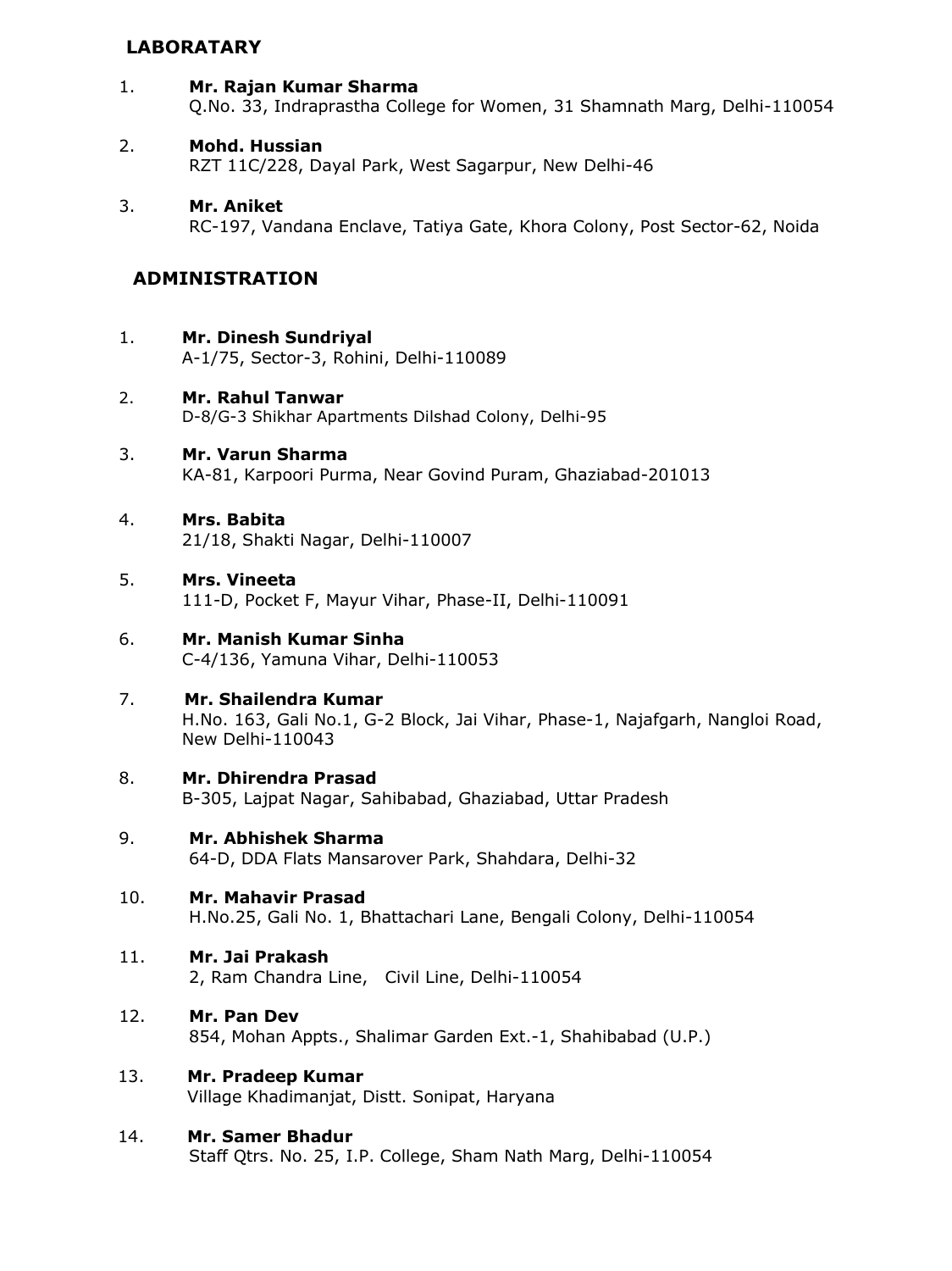## **ACCOUNTS DEPARTMENT**

- 1. **Mr. Jagdish C Kandpal** B-108, Nandini Bhawan, Sant Nagar, Burari, Delhi
- 2. **Mr. Yashwant Singh** H.No. 1102, Gali No. 11, B-Block, Baba Colony, Burari, Delhi-110084
- 3. **Mrs. Alka Sethi** 1894, Outram Lines, Kingsway Camp, Delhi-110009
- 4. **Mr. Vimal Bhatt** Flat No.-62D, Millenium Appt., Jhang Group Housing Society, Plot No.40, Sec.-13, Rohini, Delhi-110089
- 5. **Mr. Ashish Kumar** 2924, Bazar Sita Ram, Chandni Chowk, Delhi-110006
- 6. **Mr. Sanjay Kumar** H.No.24, Staff Qtrs. I.P. College for Women, Shamnath Marg, Delhi-110054
- 7. **Mr. Ranbir Singh** Staff Qtrs. No. 14, I.P. College for Women, Sham Nath Marg, Delhi-110054
- 8. **Mr. Sant Gopal** H. No. 89, F-2 Block, Pradhen Enclave, Burari, Delhi-110084

#### **MALI**

- 1. **Mr. Mohan Lal** Gali No.-5, Sangam Vihar, Near Wazirabad, Delhi-110054
- 2. **Mr. Rajendra Kumar Maurya** R-32, South Exts. Part-II, New Delhi
- 3. **Mr. Manu Khanna** G-32, 2nd Floor, East of Kailash, New Delhi-110065
- 4. **Mr. Suresh Kumar Yadav** H.No. 9-A, Keshav Nagar, Ilbrahim Pur Ext. Muktiasharam, Delhi-110036
- 5. **Ms. Rajesh Kumar Maurya** Gali No.65, H.No. 2419, B Block, 25 Futa Road, Sant Nagar, Burari, Delhi-110084

## **HOSTEL**

- **1. Mr. Narain Singh** B-79/378, Harijan Basti, Old Chandrawal, Manju Ka Tila, Delhi
- **2. Mr. Tika Ram** Staff Qtrs. No. 38, I.P. College, Sham Nath Marg, Delhi-110054
- **3. Mr. Roop Singh** Staff Qtrs. No. 36, I.P. College, Sham Nath Marg, Delhi-110054
- **4. Mrs. Sarla Devi** 31/101, Gali No. 2, Maujpur, Delhi-110053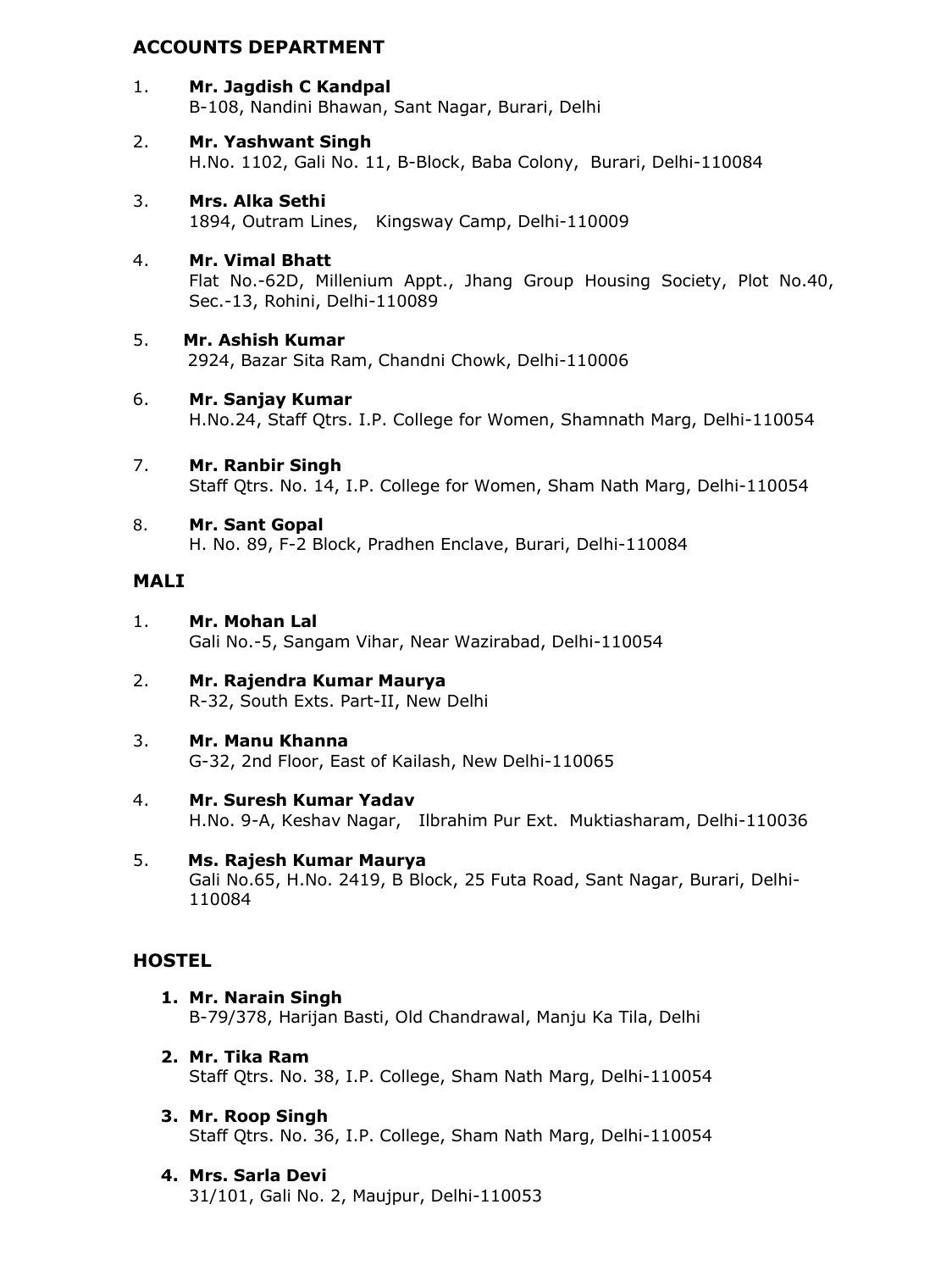#### **5. Mr. Raj Kumar**

Staff Qtrs. No. 22, I.P. College, Sham Nath Marg, Delhi-110054

**6. Mr. Suresh Kumar** Staff Qtrs. No. 16, I.P. College, Sham Nath Marg, Delhi-110054

#### **CHOWKIDAR**

1. **Mr. Hira Lal** Staff Qtrs. No. 21, I.P. College, Sham Nath Marg, Delhi-110054

#### **SAFAI KARAMCHARI**

- **1. Mr. Kamal** Adarsh Enclave, Keshav Kunj, Second Floor-C-4, Burari, Delhi-110084
- **2. Mr. Harendra Singh** H.No. 45, B-Block, Kaushik Enclave, Sant Nagar, Burari, Delhi

#### **MANUAL 10 Section 4(1)(b)(x)**

#### **Monthly remuneration received by each of its employee:**

The pay scales of various teaching and non-teaching staff are as prescribed by the University Grants Commission and adopted by the University of Delhi.

**MANUAL 11 Section 4(1)(b)(xi)**

#### **Budget allocated to each agency:**

The budget is drawn up by the UGC which is the funding agency. Expenditure is with approval of Governing Body, IP College, duly forwarded by the University of Delhi to the University Grants Commission.

**MANUAL 12 Section 4(1)(b)(xii)**

**Manner of execution of subsidy programmes:** Not applicable to the College.

**MANUAL 13 Section 4(1) (b) (xiii)**

#### **Concessions granted by the College:**

Various concessions that are available to various categories of students in admission to various courses are given in the Bulletin of Information.

 $\Box$  22.1/2% of the total number of seats is reserved for candidates belonging to SC/ST (15% for SC and 7.1/2% for ST). Relaxation to the extent of 5% in the minimum marks is given to the candidates belonging to SC/ST to determine their eligibility and merit for admission to the concerned courses (except in courses having entrance tests).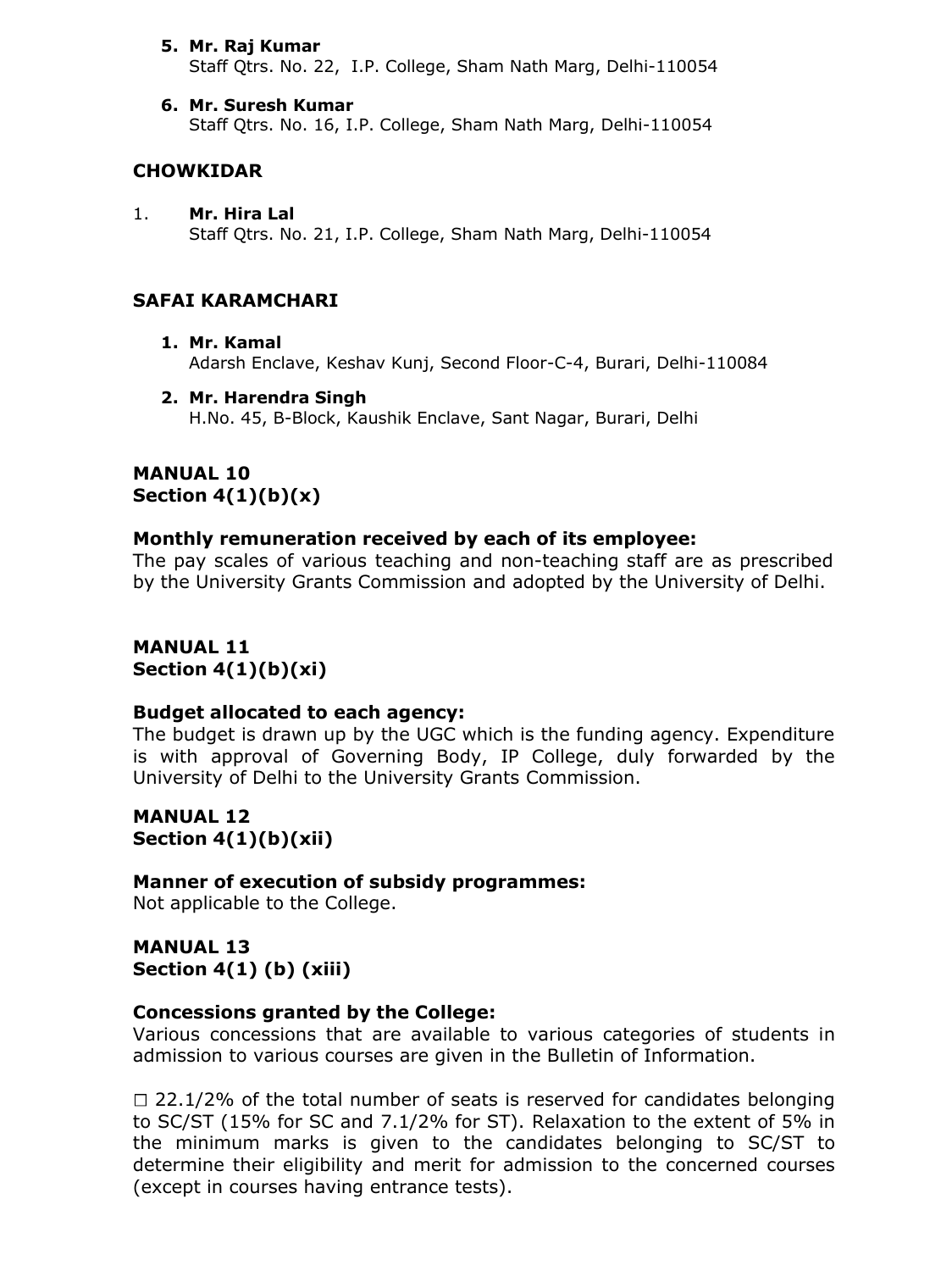$\Box$  5% of the total number of seats in each of the courses has been reserved to the children/widows/wives of the officers and men of the armed forces including para-military personnel, killed/disabled in action or those who died/were disabled on duty. Relaxation to the extent of 5% marks in the aggregate on in the subject, as the case may be is given to determine their eligibility to the concerned courses (except in courses having entrance tests.)

 $\Box$  3% seats are reserved for physically challenged candidates for admission to undergraduate courses.

 $\Box$  5% seats in the first year of each course in the college are reserved for foreign students.

 $\Box$  Relaxation to the extent of 5% in the minimum marks is given to the nominees of Nepal Government/Royal Government of Bhutan to determine their eligibility for admission to the courses concerned.

 $\Box$  5% of the total number of seats separately both in Honours and Pass courses (for 1st year of the under-graduate courses) except in those courses where there is an admission test, are offered for admission on the basis of sports and co-curricular distinctions.

- NB: 1. The above reservations may vary with any decision taken by the University of Delhi or directions received from the Central Government.
	- 2. Details of such concessions are available in the admission brochures forrespective courses of the college.

## **MANUAL 14 Section 4(1)(b)(xiv)**

#### **Information available in electronic form:**

Relevant information is available on the College website – [https://www.ipcollege.ac.in](https://www.ipcollege.ac.in/)

## **MANUAL 15 Section 4(1)(b)(xv)**

## **Means, methods and facilities available to citizens for obtaining information:**

Through the notice boards, relevant brochures, University Calendars and other rules which are available in print as well as on the website– [https://www.ipcollege.ac.in](https://www.ipcollege.ac.in/)

Some of the publications (syllabus of various courses offered in the University/colleges etc.) are priced and can be obtained by paying the stipulated amount.